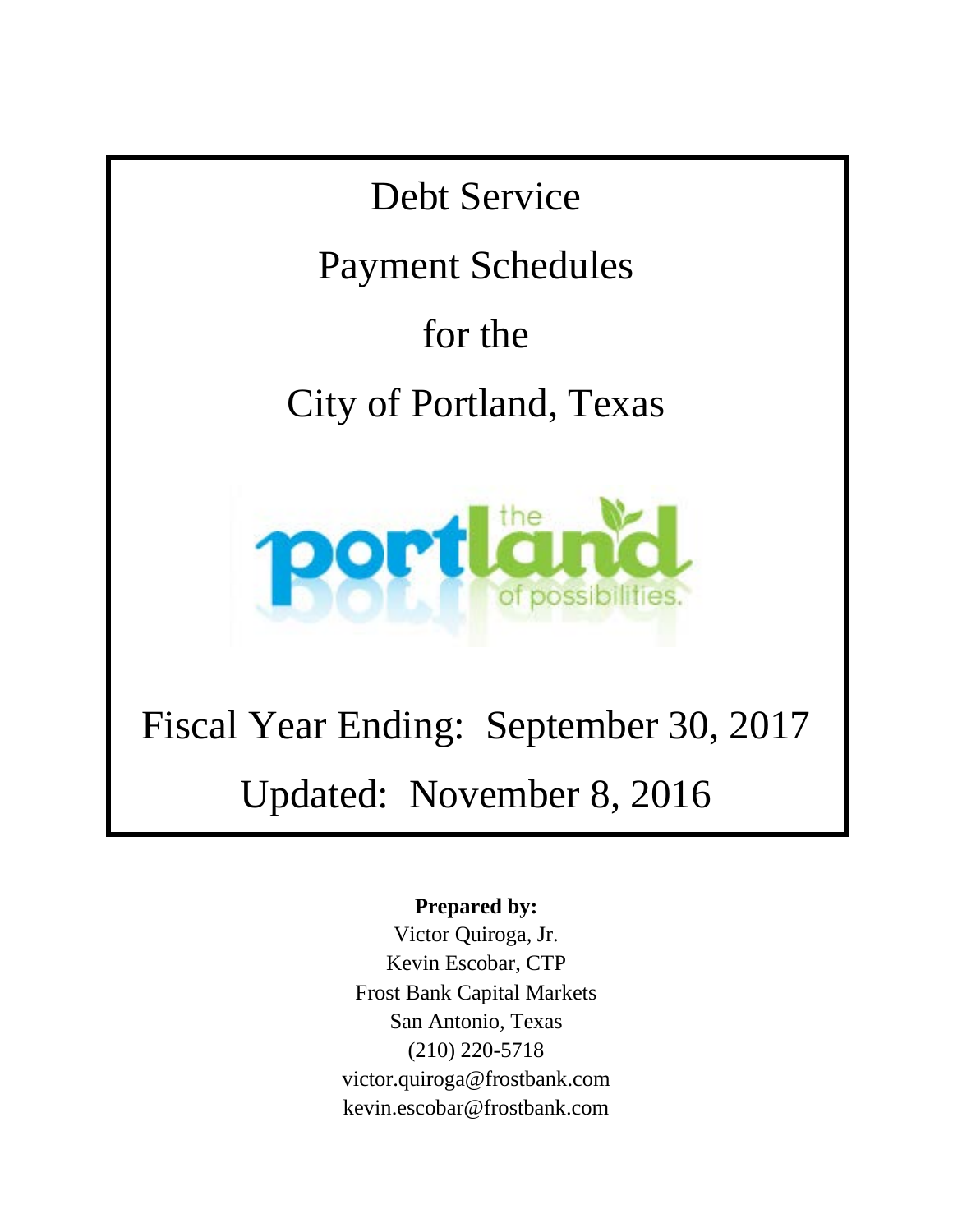### **Table of Contents**

### **A. Debt Service Summary**

### **B. General Obligation Debt**

- 1. Combined Payments by Fiscal Year
- 2. Combined Payments by Date
- 3. Series 2010 CO Payment Schedule
- 4. Series 2010 GO Refunding Payment Schedule
- 5. Series 2014 CO Payment Schedule
- 6. Series 2014 TN Payment Schedule
- 7. Series 2015 GO Refunding Payment Schedule

## **C. Utility System Debt**

- 1. Combined Payments by Fiscal Year
- 2. Combined Payments by Date
- 3. Series 2009 Payment Schedule
- 4. Series 2009A Payment Schedule
- 5. Series 2010 Payment Schedule
- 6. Series 2012 Rev Payment Schedule
- 7. Series 2012 Rev/Ref Payment Schedule

## **D. Sales Tax Debt**

- 1. Combined Payments by Fiscal Year
- 2. Combined Payments by Date
- 3. Series 2013 Payment Schedule
- 4. Series 2015 Payment Schedule

### **E. Community Center Complex Development Corporation Sales Tax Debt**

1. Series 2007 Payment Schedule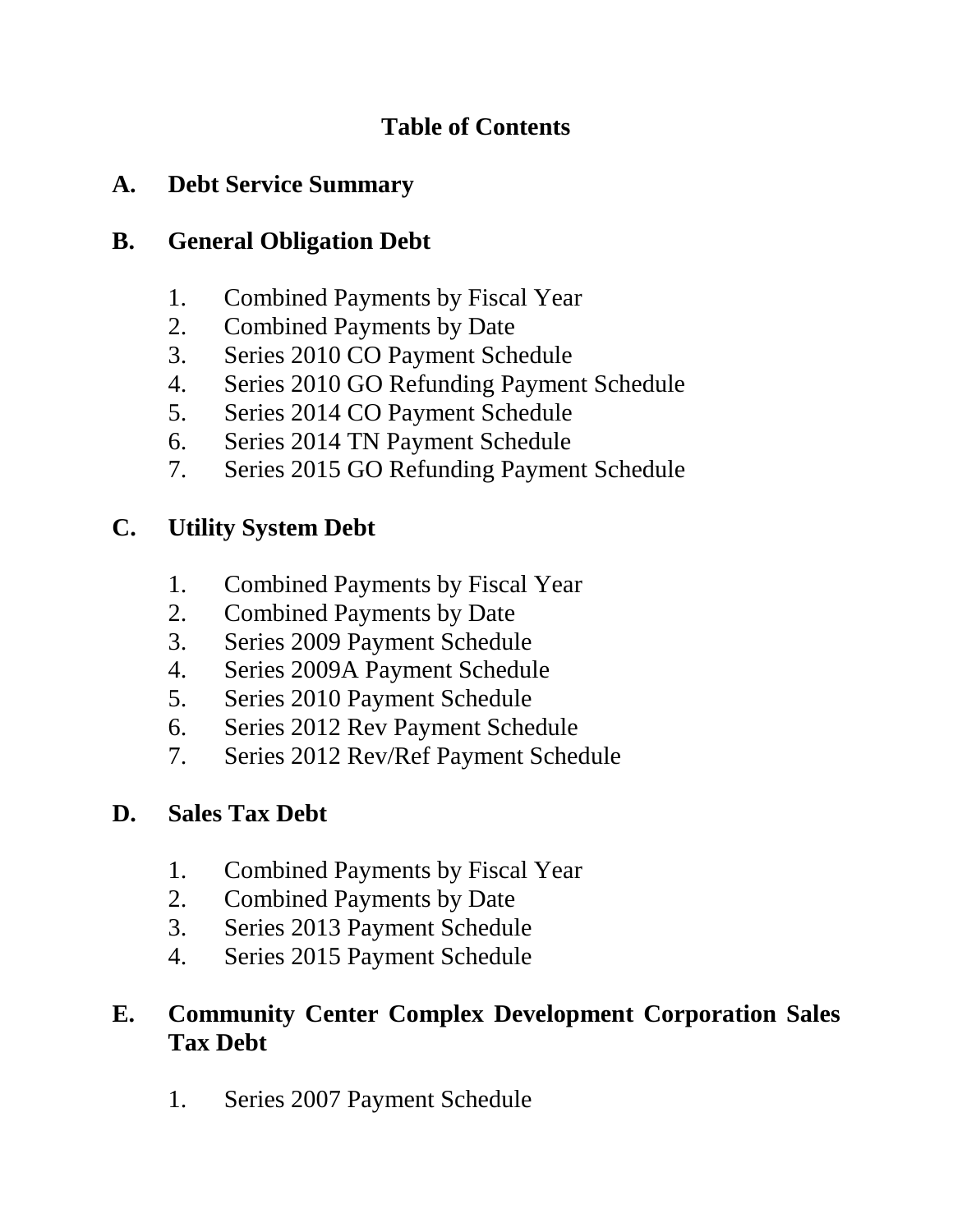#### City of Portland, Texas (General Obligation) Combined General Obligation Debt Service Requirements Debt Service Summary Series 2010 CO, 2010 GO Refunding, 2014 CO, 2014 TN, and 2015 GO Refunding

| Period<br>Ending | <b>Combination Tax</b><br>and Revenue<br>Certificates of<br>Obligation,<br>Series 2010 | General<br>Obligation<br>Refunding<br>Bonds, Series<br>2010 | Combination<br>Tax and<br>Revenue<br>Certificates<br>of Obligation,<br>Series 2014 | Tax Notes,<br>Series 2014 | General<br>Obligation<br>Refunding<br>Bonds, Series<br>2015 | Total         |
|------------------|----------------------------------------------------------------------------------------|-------------------------------------------------------------|------------------------------------------------------------------------------------|---------------------------|-------------------------------------------------------------|---------------|
| 09/30/2017       | 357,337.50                                                                             | 379,800                                                     | 437,060                                                                            | 794,263                   | 280,400                                                     | 2,248,860.50  |
| 09/30/2018       | 232,137.50                                                                             | 368,600                                                     | 438,360                                                                            |                           | 276,200                                                     | 1,315,297.50  |
| 09/30/2019       | 226,537.50                                                                             | 372,400                                                     | 434,360                                                                            |                           | 279,900                                                     | 1,313,197.50  |
| 09/30/2020       | 235,937.50                                                                             | 370,600                                                     | 435,210                                                                            |                           | 278,300                                                     | 1,320,047.50  |
| 09/30/2021       | 234,737.50                                                                             | 368,400                                                     | 435,760                                                                            |                           | 281,550                                                     | 1,320,447.50  |
| 09/30/2022       | 228,337.50                                                                             | 370,800                                                     | 281,010                                                                            |                           | 283,325                                                     | 1,163,472.50  |
| 09/30/2023       | 231,937.50                                                                             | 367,600                                                     | 280,610                                                                            |                           | 229,750                                                     | 1,109,897.50  |
| 09/30/2024       | 235,137.50                                                                             | 364,000                                                     | 280,060                                                                            |                           | 232,750                                                     | 1,111,947.50  |
| 09/30/2025       | 222,937.50                                                                             |                                                             | 278,410                                                                            |                           | 230,400                                                     | 731,747.50    |
| 09/30/2026       | 225,937.50                                                                             |                                                             | 281,585                                                                            |                           | 232,875                                                     | 740,397.50    |
| 09/30/2027       | 228,537.50                                                                             |                                                             | 279,410                                                                            |                           |                                                             | 507,947.50    |
| 09/30/2028       | 225,737.50                                                                             |                                                             | 282,060                                                                            |                           |                                                             | 507,797.50    |
| 09/30/2029       | 227,737.50                                                                             |                                                             | 279,360                                                                            |                           |                                                             | 507,097.50    |
| 09/30/2030       | 229,075.00                                                                             |                                                             | 281,260                                                                            |                           |                                                             | 510,335.00    |
| 09/30/2031       |                                                                                        |                                                             | 277,800                                                                            |                           |                                                             | 277,800.00    |
| 09/30/2032       |                                                                                        |                                                             | 279,160                                                                            |                           |                                                             | 279,160.00    |
| 09/30/2033       |                                                                                        |                                                             | 280,160                                                                            |                           |                                                             | 280,160.00    |
| 09/30/2034       |                                                                                        |                                                             | 280,800                                                                            |                           |                                                             | 280,800.00    |
|                  | 3,342,062.50                                                                           | 2,962,200                                                   | 5,822,435                                                                          | 794,263                   | 2,605,450                                                   | 15,526,410.50 |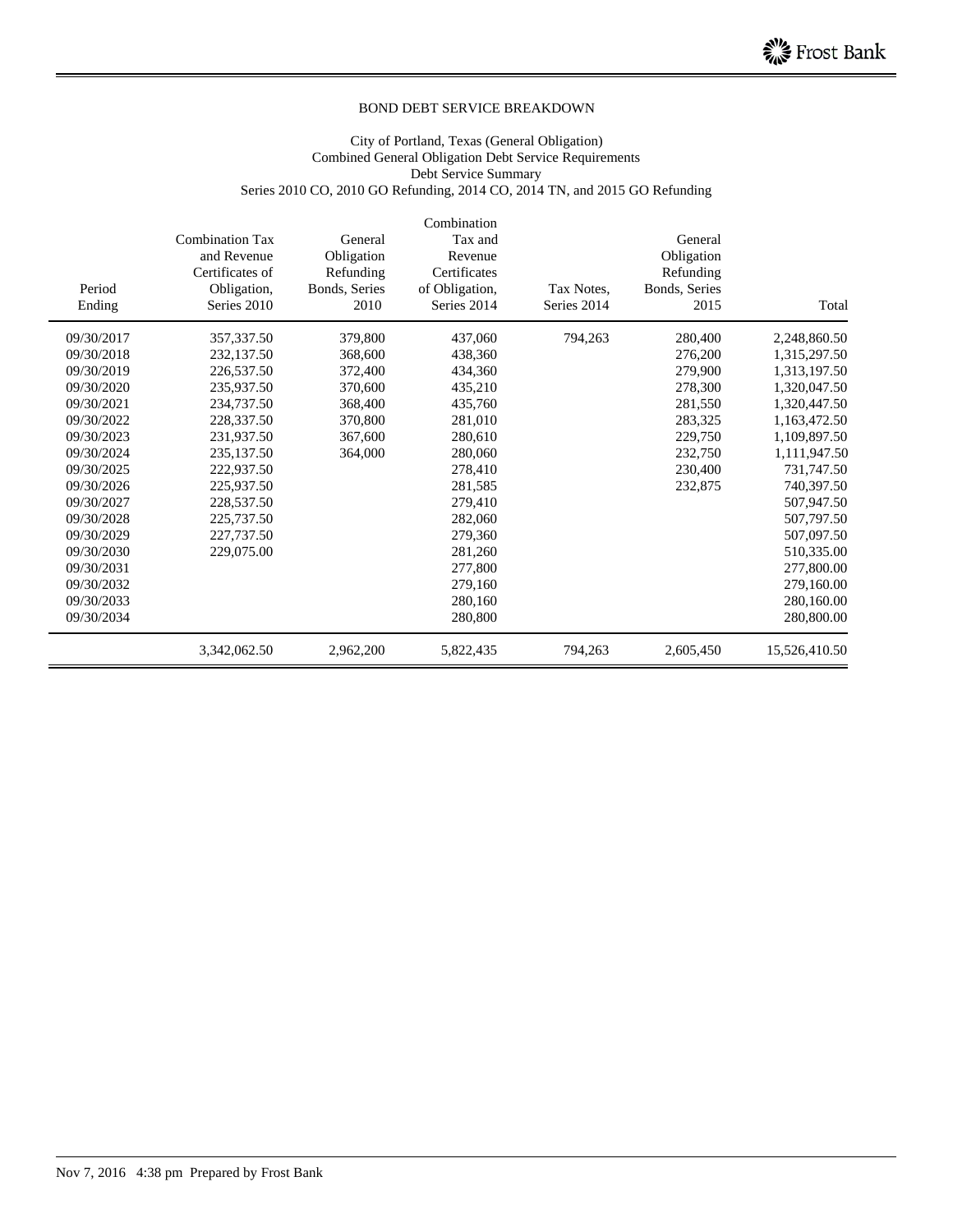#### City of Portland, Texas (Utility System) Combined Utility System Debt Service Requirements Debt Service Summary Series 2009, 2009A, 2010, 2012 Rev Bonds, and 2012 Rev/Ref Bonds

|            |                               |                                | <b>Utility System</b> |                               | <b>Utility System</b>    |               |
|------------|-------------------------------|--------------------------------|-----------------------|-------------------------------|--------------------------|---------------|
|            |                               |                                | Revenue<br>Refunding  |                               | Revenue and<br>Refunding |               |
|            | <b>Utility System</b>         | <b>Utility System</b>          |                       | <b>Utility System</b>         | Bonds, Series            |               |
| Period     | Revenue Bonds,<br>Series 2009 | Revenue Bonds,<br>Series 2009A | Bonds, Series         | Revenue Bonds,<br>Series 2012 |                          | Total         |
| Ending     |                               |                                | 2010                  |                               | 2012                     |               |
| 09/30/2017 | 25,465.00                     | 526,862.50                     | 261,650               | 12,442.40                     | 541,625                  | 1,368,044.90  |
| 09/30/2018 | 25,875.60                     | 524,437.50                     | 260,200               | 12,344.00                     | 543,250                  | 1,366,107.10  |
| 09/30/2019 | 26,229.10                     | 531,662.50                     | 263,600               | 13,225.60                     | 537,900                  | 1,372,617.20  |
| 09/30/2020 | 25,523.50                     | 392,225.00                     | 264,400               | 13,069.90                     | 537,400                  | 1,232,618.40  |
| 09/30/2021 | 25,809.90                     | 391,825.00                     | 269,800               | 12,896.20                     | 531,600                  | 1,231,931.10  |
| 09/30/2022 | 26,043.20                     | 391,025.00                     | 119,600               | 13,704.50                     | 532,000                  | 1,082,372.70  |
| 09/30/2023 | 26,231.40                     | 394,825.00                     |                       | 13,456.50                     | 536,800                  | 971,312.90    |
| 09/30/2024 | 26,365.00                     | 393,025.00                     |                       | 13,188.50                     | 535,800                  | 968,378.50    |
| 09/30/2025 | 26,443.00                     | 395,825.00                     |                       | 13,905.50                     | 534,200                  | 970,373.50    |
| 09/30/2026 | 26,464.40                     | 397,625.00                     |                       | 13,577.70                     | 362,000                  | 799,667.10    |
| 09/30/2027 | 26,428.20                     | 398,387.50                     |                       | 14,238.90                     | 361,000                  | 800,054.60    |
| 09/30/2028 | 26,344.90                     | 403,512.50                     |                       | 13,833.30                     | 364,600                  | 808,290.70    |
| 09/30/2029 | 26,202.50                     | 402,325.00                     |                       | 14,415.70                     | 362,600                  | 805,543.20    |
| 09/30/2030 |                               |                                |                       | 13,950.30                     | 360,200                  | 374,150.30    |
| 09/30/2031 |                               |                                |                       | 13,478.40                     | 362,400                  | 375,878.40    |
| 09/30/2032 |                               |                                |                       |                               | 364,000                  | 364,000.00    |
|            | 339,425.70                    | 5,543,562.50                   | 1,439,250             | 201,727.40                    | 7,367,375                | 14,891,340.60 |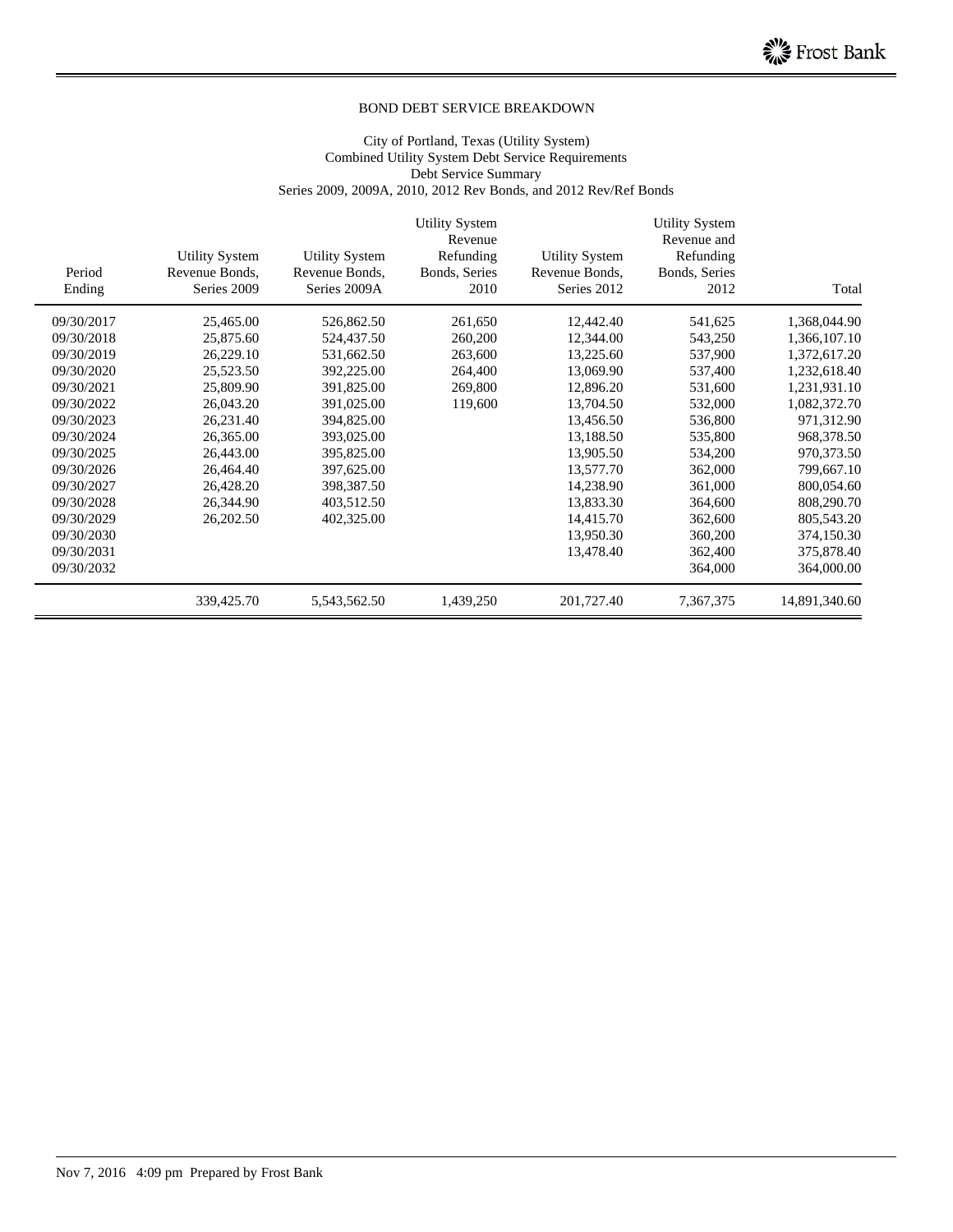#### City of Portland, Texas (Sales Tax) Combined Sales Tax Debt Service Requirements Debt Service Summary Series 2013 and 2015 Bond Issues

|            | Sales Tax<br>Revenue | Sales Tax      |                |
|------------|----------------------|----------------|----------------|
| Period     |                      | Revenue Bonds. |                |
|            | Refunding Bonds,     |                |                |
| Ending     | Series 2013          | Series 2015    | Total          |
| 09/30/2017 | 230,700.00           | 249,250        | 479,950.00     |
| 09/30/2018 | 226,900.00           | 250,500        | 477,400.00     |
| 09/30/2019 | 227,562.50           | 251,600        | 479,162.50     |
| 09/30/2020 | 232,050.00           | 252,550        | 484,600.00     |
| 09/30/2021 | 229,775.00           | 248,350        | 478,125.00     |
| 09/30/2022 | 231,725.00           | 249,150        | 480,875.00     |
| 09/30/2023 | 228,937.50           | 249,800        | 478,737.50     |
| 09/30/2024 |                      | 248,800        | 248,800.00     |
| 09/30/2025 |                      | 247,600        | 247,600.00     |
| 09/30/2026 |                      | 251,200        | 251,200.00     |
| 09/30/2027 |                      | 249,400        | 249,400.00     |
| 09/30/2028 |                      | 252,400        | 252,400.00     |
| 09/30/2029 |                      | 250,000        | 250,000.00     |
| 09/30/2030 |                      | 252,400        | 252,400.00     |
| 09/30/2031 |                      | 249,400        | 249,400.00     |
| 09/30/2032 |                      | 251,200        | 251,200.00     |
| 09/30/2033 |                      | 247,600        | 247,600.00     |
| 09/30/2034 |                      | 248,800        | 248,800.00     |
| 09/30/2035 |                      | 249,600        | 249,600.00     |
|            | 1,607,650.00         | 4,749,600      | 6, 357, 250.00 |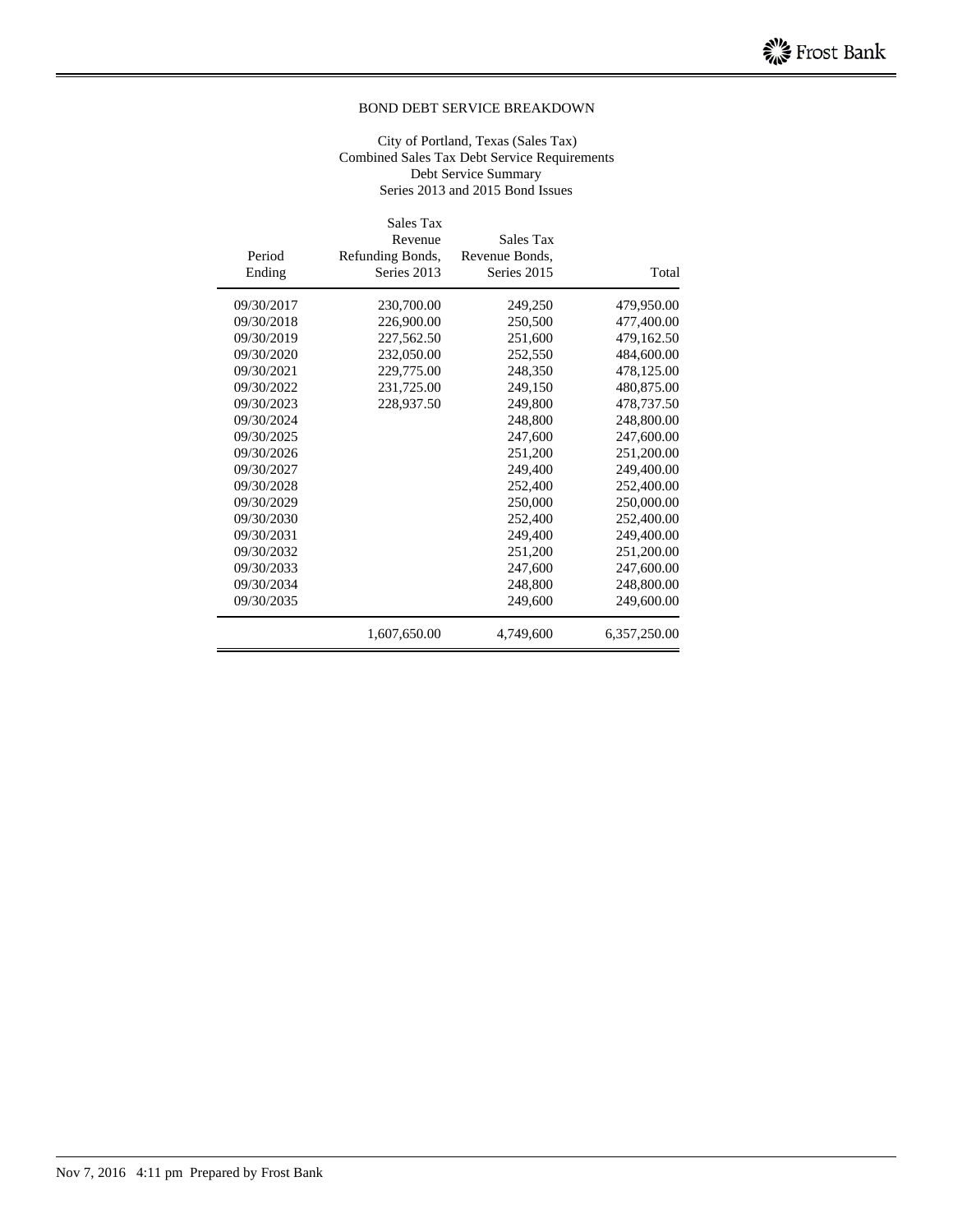#### City of Portland, Texas (Community Center Complex Development Corporation) Community Center Complex Development Corporation Debt Service Requirements Debt Service Summary

Series 2007 Bond Issue

| Period<br>Ending | Sales Tax<br>Revenue<br>Refunding Bonds,<br>Series 2007 | Total        |
|------------------|---------------------------------------------------------|--------------|
| 09/30/2017       | 213,962.50                                              | 213,962.50   |
| 09/30/2018       | 217,607.50                                              | 217,607.50   |
| 09/30/2019       | 215,945.00                                              | 215,945.00   |
| 09/30/2020       | 214,056.25                                              | 214,056.25   |
| 09/30/2021       | 216,837.50                                              | 216,837.50   |
| 09/30/2022       | 219,206.25                                              | 219,206.25   |
| 09/30/2023       | 211,250.00                                              | 211,250.00   |
| 09/30/2024       | 212,962.50                                              | 212,962.50   |
| 09/30/2025       | 209, 356. 25                                            | 209, 356. 25 |
|                  | 1,931,183.75                                            | 1,931,183.75 |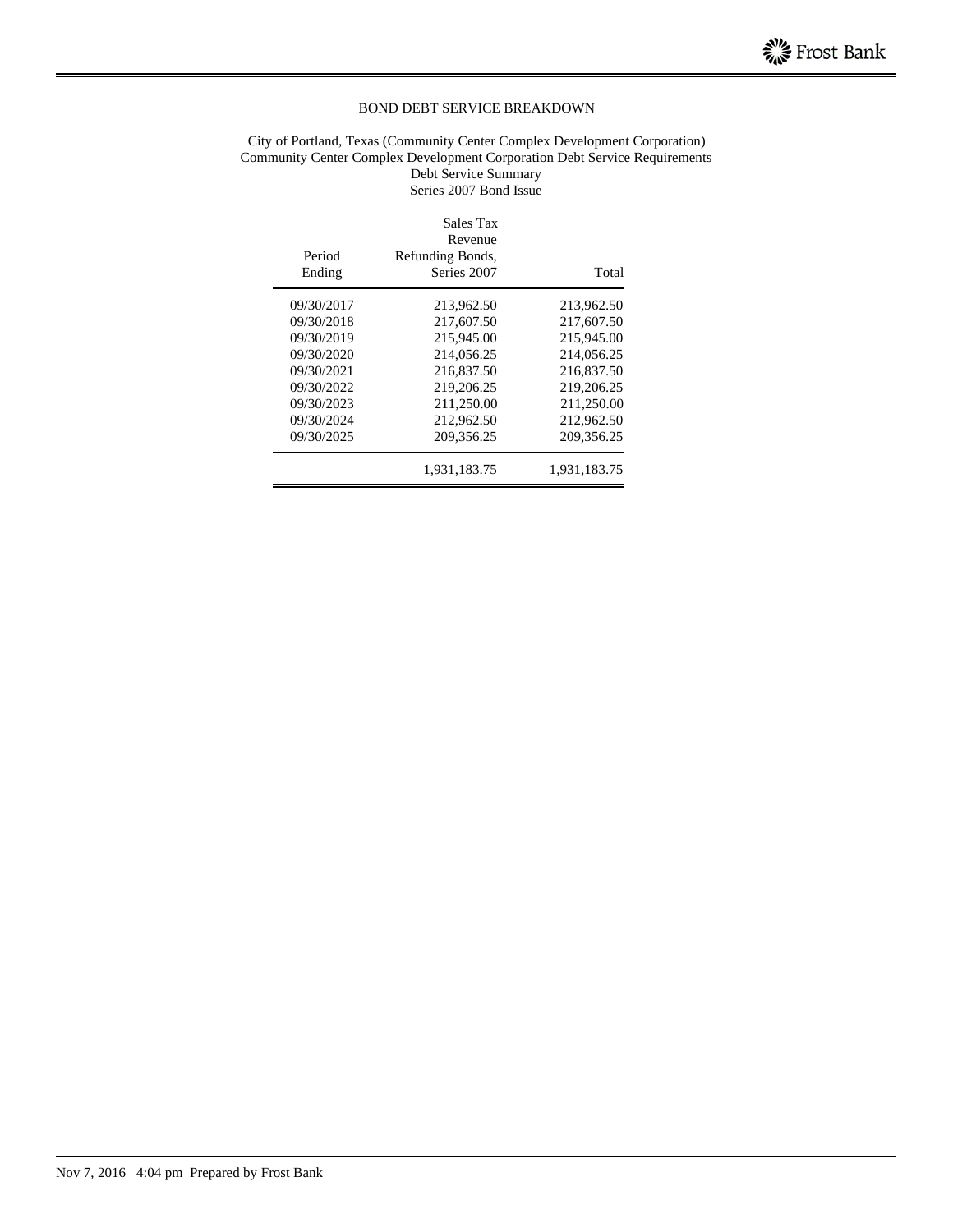City of Portland, Texas (General Obligation) Combined General Obligation Debt Service Requirements Combined Payments by Fiscal Year Series 2010 CO, 2010 GO Refunding, 2014 CO, 2014 TN, and 2015 GO Refunding

Period Ending Principal Interest Debt Service 09/30/2017 1,820,000 428,860.50 2,248,860.50 09/30/2018 930,000 385,297.50 1,315,297.50 09/30/2019 960,000 353,197.50 1,313,197.50 09/30/2020 1,000,000 320,047.50 1,320,047.50 09/30/2021 1,035,000 285,447.50 1,320,447.50 09/30/2022 915,000 248,472.50 1,163,472.50 09/30/2023 895,000 214,897.50 1,109,897.50 09/30/2024 930,000 181,947.50 1,111,947.50 09/30/2025 585,000 146,747.50 731,747.50 09/30/2026 615,000 125,397.50 740,397.50 09/30/2027 405,000 102,947.50 507,947.50 09/30/2028 420,000 87,797.50 507,797.50<br>09/30/2029 435,000 72,097.50 507,097.50 435,000 72,097.50 507,097.50<br>455,000 55,335.00 510,335.00 09/30/2030 455,000 55,335.00 09/30/2031 240,000 37,800.00 277,800.00 09/30/2032 250,000 29,160.00 279,160.00 09/30/2033 260,000 20,160.00 280,160.00 09/30/2034 270,000 10,800.00 280,800.00 12,420,000 3,106,410.50 15,526,410.50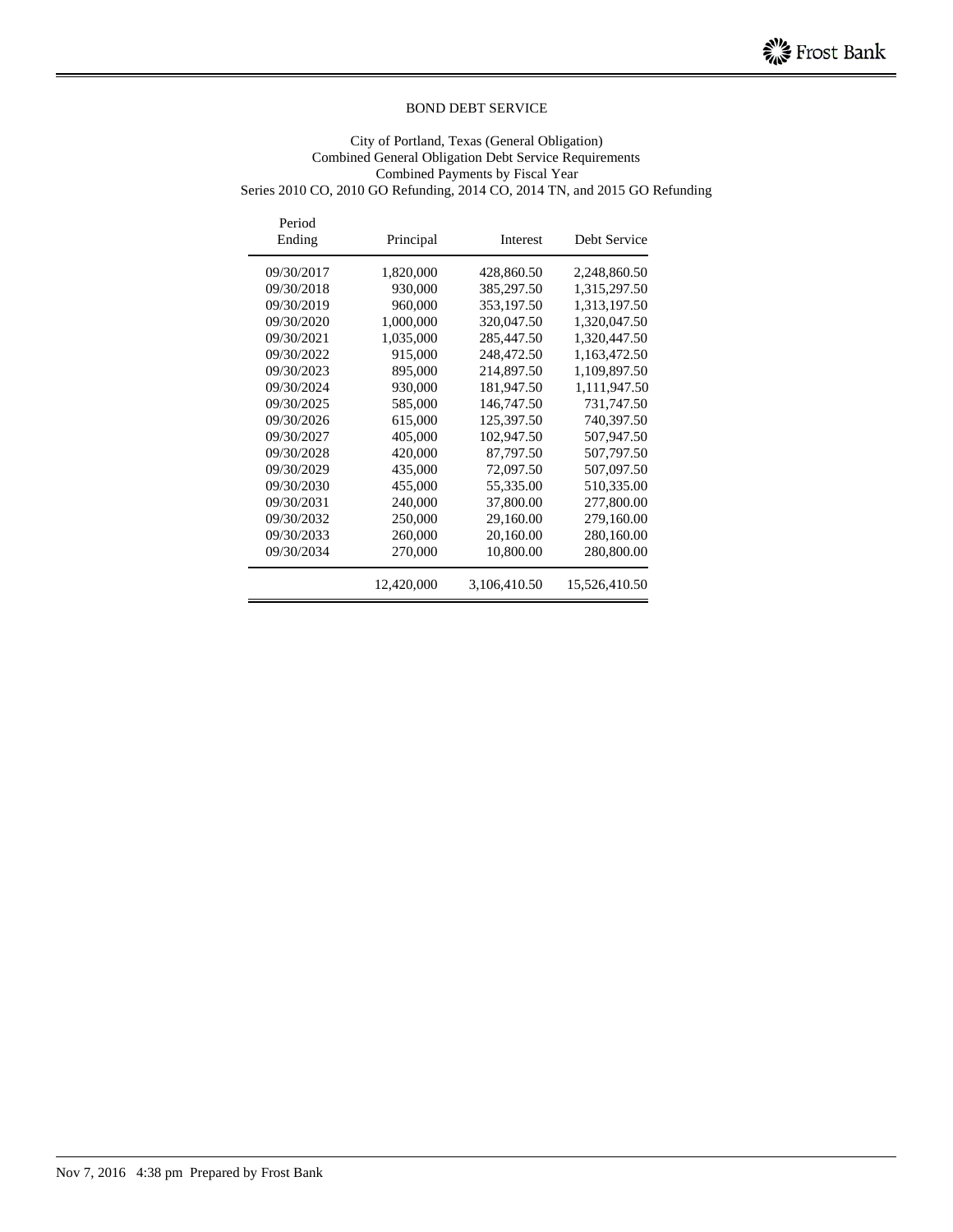### City of Portland, Texas (General Obligation) Combined General Obligation Debt Service Requirements Combined Payments by Date

Series 2010 CO, 2010 GO Refunding, 2014 CO, 2014 TN, and 2015 GO Refunding

| Period<br>Ending | Principal | Interest   | Debt Service | Annual<br>Debt Service |
|------------------|-----------|------------|--------------|------------------------|
| 02/15/2017       |           | 209,798.75 | 209,798.75   |                        |
| 03/01/2017       |           | 4,631.50   | 4,631.50     |                        |
| 08/15/2017       | 1,035,000 | 209,798.75 | 1,244,798.75 |                        |
| 09/01/2017       | 785,000   | 4,631.50   | 789,631.50   |                        |
| 09/30/2017       |           |            |              | 2,248,860.50           |
| 02/15/2018       |           | 192,648.75 | 192,648.75   |                        |
| 08/15/2018       | 930,000   | 192,648.75 | 1,122,648.75 |                        |
| 09/30/2018       |           |            |              | 1,315,297.50           |
| 02/15/2019       |           | 176,598.75 | 176,598.75   |                        |
| 08/15/2019       | 960,000   | 176,598.75 | 1,136,598.75 |                        |
| 09/30/2019       |           |            |              | 1,313,197.50           |
| 02/15/2020       |           | 160,023.75 | 160,023.75   |                        |
| 08/15/2020       | 1,000,000 | 160,023.75 | 1,160,023.75 |                        |
| 09/30/2020       |           |            |              | 1,320,047.50           |
| 02/15/2021       |           | 142,723.75 | 142,723.75   |                        |
| 08/15/2021       | 1,035,000 | 142,723.75 | 1,177,723.75 |                        |
| 09/30/2021       |           |            |              | 1,320,447.50           |
| 02/15/2022       |           | 124,236.25 | 124,236.25   |                        |
| 08/15/2022       | 915,000   | 124,236.25 | 1,039,236.25 |                        |
| 09/30/2022       |           |            |              | 1,163,472.50           |
| 02/15/2023       |           | 107,448.75 | 107,448.75   |                        |
| 08/15/2023       | 895,000   | 107,448.75 | 1,002,448.75 |                        |
| 09/30/2023       |           |            |              | 1,109,897.50           |
| 02/15/2024       |           | 90,973.75  | 90,973.75    |                        |
| 08/15/2024       | 930,000   | 90,973.75  | 1,020,973.75 |                        |
| 09/30/2024       |           |            |              | 1,111,947.50           |
| 02/15/2025       |           | 73,373.75  | 73,373.75    |                        |
| 08/15/2025       | 585,000   | 73,373.75  | 658,373.75   |                        |
| 09/30/2025       |           |            |              | 731,747.50             |
| 02/15/2026       |           | 62,698.75  | 62,698.75    |                        |
| 08/15/2026       | 615,000   | 62,698.75  | 677,698.75   |                        |
| 09/30/2026       |           |            |              | 740,397.50             |
| 02/15/2027       |           | 51,473.75  | 51,473.75    |                        |
| 08/15/2027       | 405,000   | 51,473.75  | 456,473.75   |                        |
| 09/30/2027       |           |            |              | 507,947.50             |
| 02/15/2028       |           | 43,898.75  | 43,898.75    |                        |
| 08/15/2028       | 420,000   | 43,898.75  | 463,898.75   |                        |
| 09/30/2028       |           |            |              | 507,797.50             |
| 02/15/2029       |           | 36,048.75  | 36,048.75    |                        |
| 08/15/2029       | 435,000   | 36,048.75  | 471,048.75   |                        |
| 09/30/2029       |           |            |              | 507,097.50             |
| 02/15/2030       |           | 27,667.50  | 27,667.50    |                        |
| 08/15/2030       | 455,000   | 27,667.50  | 482,667.50   |                        |
| 09/30/2030       |           |            |              | 510,335.00             |
| 02/15/2031       |           | 18,900.00  | 18,900.00    |                        |
| 08/15/2031       | 240,000   | 18,900.00  | 258,900.00   |                        |
| 09/30/2031       |           |            |              | 277,800.00             |
| 02/15/2032       |           | 14,580.00  | 14,580.00    |                        |
| 08/15/2032       | 250,000   | 14,580.00  | 264,580.00   |                        |
| 09/30/2032       |           |            |              | 279,160.00             |
| 02/15/2033       |           | 10,080.00  | 10,080.00    |                        |
| 08/15/2033       | 260,000   | 10,080.00  | 270,080.00   |                        |

 $\overline{a}$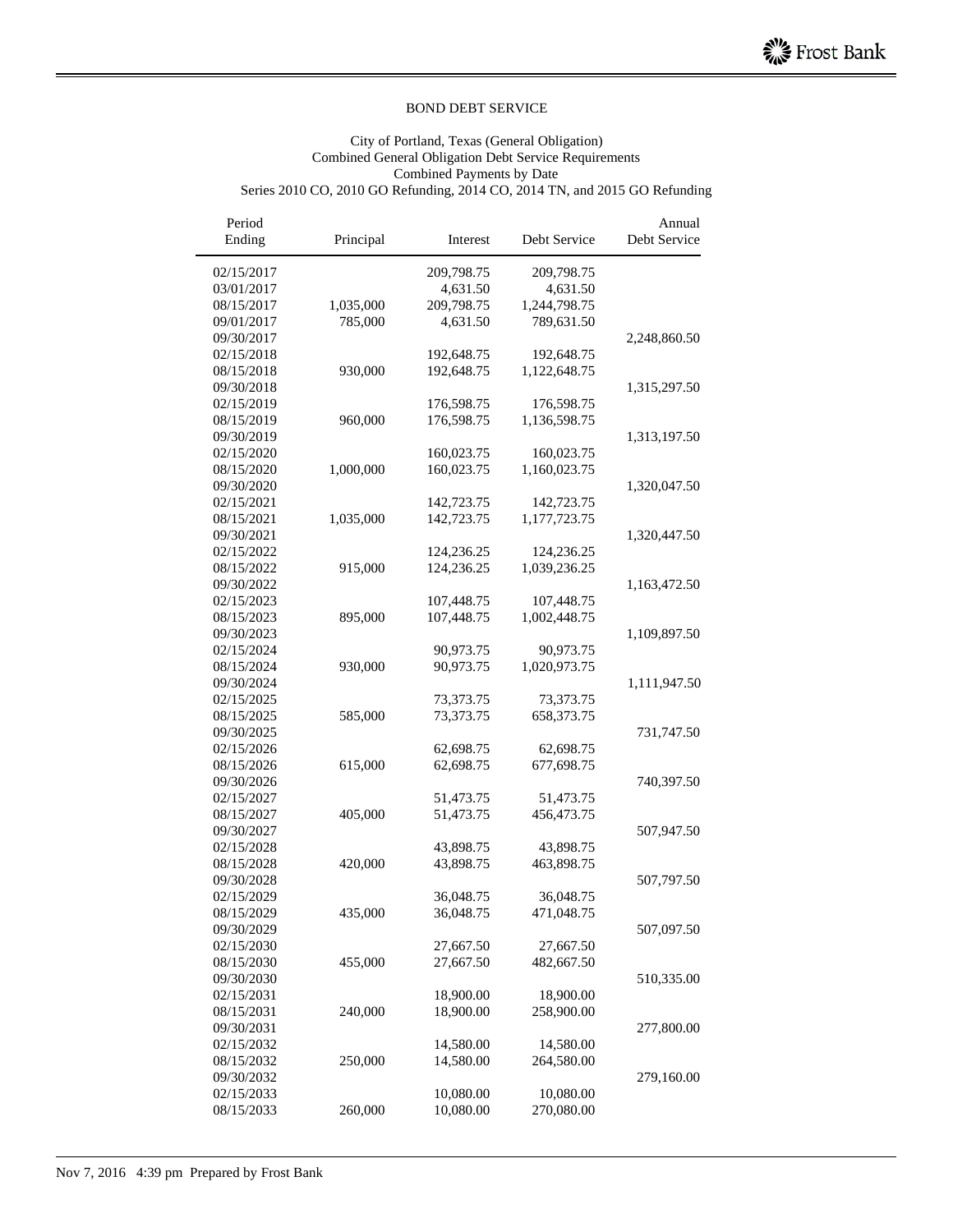#### City of Portland, Texas (General Obligation) Combined General Obligation Debt Service Requirements Combined Payments by Date Series 2010 CO, 2010 GO Refunding, 2014 CO, 2014 TN, and 2015 GO Refunding

| Annual<br>Debt Service | Debt Service  | Interest     | Principal  | Period<br>Ending |
|------------------------|---------------|--------------|------------|------------------|
| 280,160.00             |               |              |            | 09/30/2033       |
|                        | 5,400.00      | 5,400.00     |            | 02/15/2034       |
|                        | 275,400.00    | 5,400.00     | 270,000    | 08/15/2034       |
| 280,800.00             |               |              |            | 09/30/2034       |
| 15,526,410.50          | 15,526,410.50 | 3,106,410.50 | 12,420,000 |                  |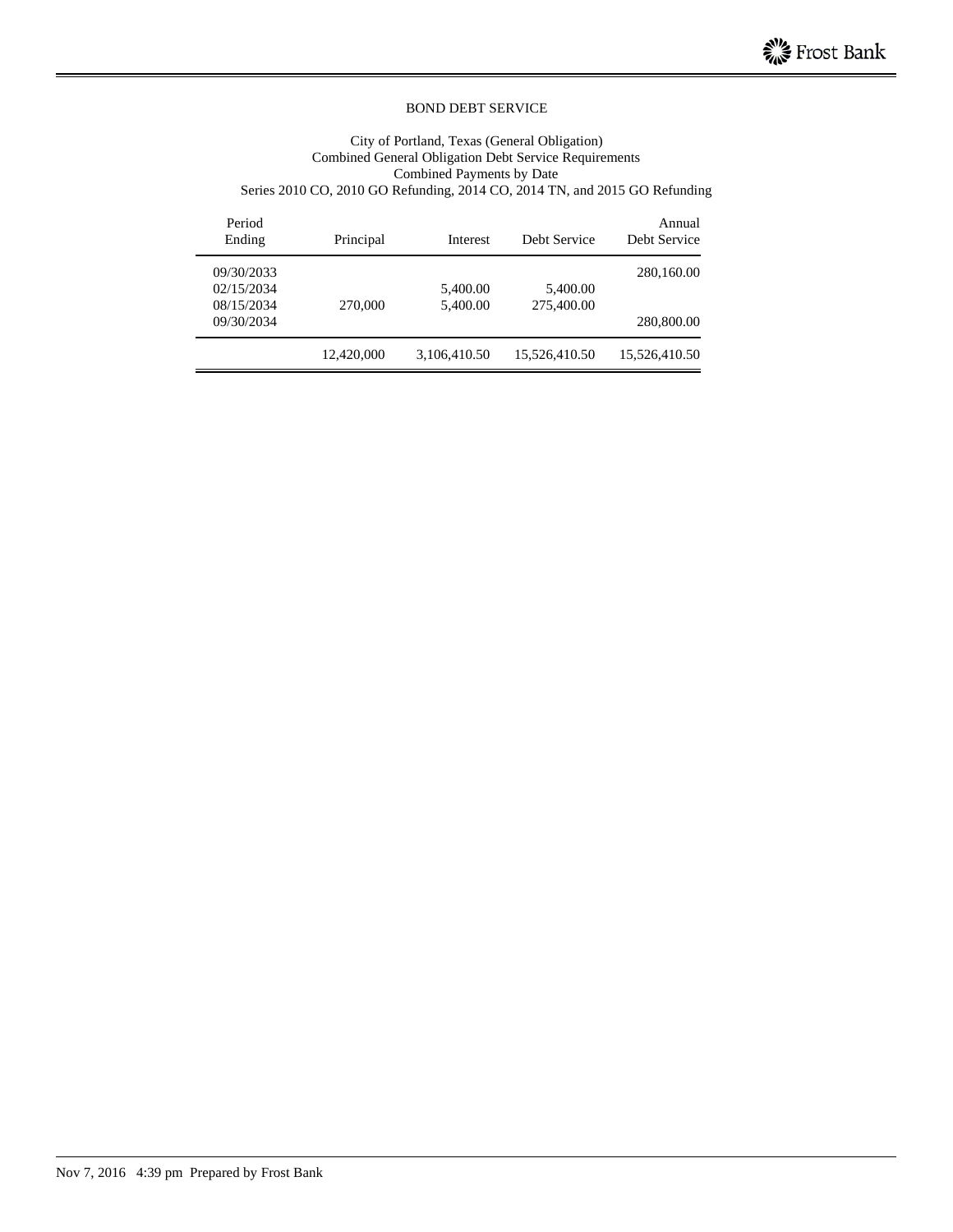#### City of Portland, Texas (General Obligation) Combination Tax and Revenue Certificates of Obligation, Series 2010 Original Issuance Amount: \$4,080,000 Callable beginning 8/15/2019 at par

|              | 51,168.75    |            |        |           |            |
|--------------|--------------|------------|--------|-----------|------------|
|              |              | 51,168.75  |        |           | 02/15/2017 |
|              | 306,168.75   | 51,168.75  | 4.000% | 255,000   | 08/15/2017 |
| 357,337.50   |              |            |        |           | 09/30/2017 |
|              | 46,068.75    | 46,068.75  |        |           | 02/15/2018 |
|              | 186,068.75   | 46,068.75  | 4.000% | 140,000   | 08/15/2018 |
| 232,137.50   |              |            |        |           | 09/30/2018 |
|              | 43,268.75    | 43,268.75  |        |           | 02/15/2019 |
|              | 183,268.75   | 43,268.75  | 4.000% | 140,000   | 08/15/2019 |
| 226,537.50   |              |            |        |           | 09/30/2019 |
|              | 40,468.75    | 40,468.75  |        |           | 02/15/2020 |
|              | 195,468.75   | 40,468.75  | 4.000% | 155,000   | 08/15/2020 |
| 235,937.50   |              |            |        |           | 09/30/2020 |
|              | 37,368.75    | 37,368.75  |        |           | 02/15/2021 |
|              | 197,368.75   | 37,368.75  | 4.000% | 160,000   | 08/15/2021 |
| 234,737.50   |              |            |        |           | 09/30/2021 |
|              | 34,168.75    | 34,168.75  |        |           | 02/15/2022 |
|              | 194,168.75   | 34,168.75  | 4.000% | 160,000   | 08/15/2022 |
| 228,337.50   |              |            |        |           | 09/30/2022 |
|              | 30,968.75    | 30,968.75  |        |           | 02/15/2023 |
|              | 200,968.75   | 30,968.75  | 4.000% | 170,000   | 08/15/2023 |
| 231,937.50   |              |            |        |           | 09/30/2023 |
|              | 27,568.75    | 27,568.75  |        |           | 02/15/2024 |
|              | 207,568.75   | 27,568.75  | 4.000% | 180,000   | 08/15/2024 |
| 235,137.50   |              |            |        |           | 09/30/2024 |
|              | 23,968.75    | 23,968.75  |        |           | 02/15/2025 |
|              | 198,968.75   | 23,968.75  | 4.000% | 175,000   | 08/15/2025 |
| 222,937.50   |              |            |        |           | 09/30/2025 |
|              | 20,468.75    | 20,468.75  |        |           | 02/15/2026 |
|              | 205,468.75   | 20,468.75  | 4.000% | 185,000   | 08/15/2026 |
| 225,937.50   |              |            |        |           | 09/30/2026 |
|              | 16,768.75    | 16,768.75  |        |           | 02/15/2027 |
|              | 211,768.75   | 16,768.75  | 4.000% | 195,000   | 08/15/2027 |
| 228,537.50   |              |            |        |           | 09/30/2027 |
|              | 12,868.75    | 12,868.75  |        |           | 02/15/2028 |
|              | 212,868.75   | 12,868.75  | 4.000% | 200,000   | 08/15/2028 |
| 225,737.50   |              |            |        |           | 09/30/2028 |
|              | 8,868.75     | 8,868.75   |        |           | 02/15/2029 |
|              | 218,868.75   | 8,868.75   | 4.125% | 210,000   | 08/15/2029 |
| 227,737.50   |              |            |        |           | 09/30/2029 |
|              | 4,537.50     | 4,537.50   |        |           | 02/15/2030 |
|              | 224,537.50   | 4,537.50   | 4.125% | 220,000   | 08/15/2030 |
| 229,075.00   |              |            |        |           | 09/30/2030 |
| 3,342,062.50 | 3,342,062.50 | 797,062.50 |        | 2,545,000 |            |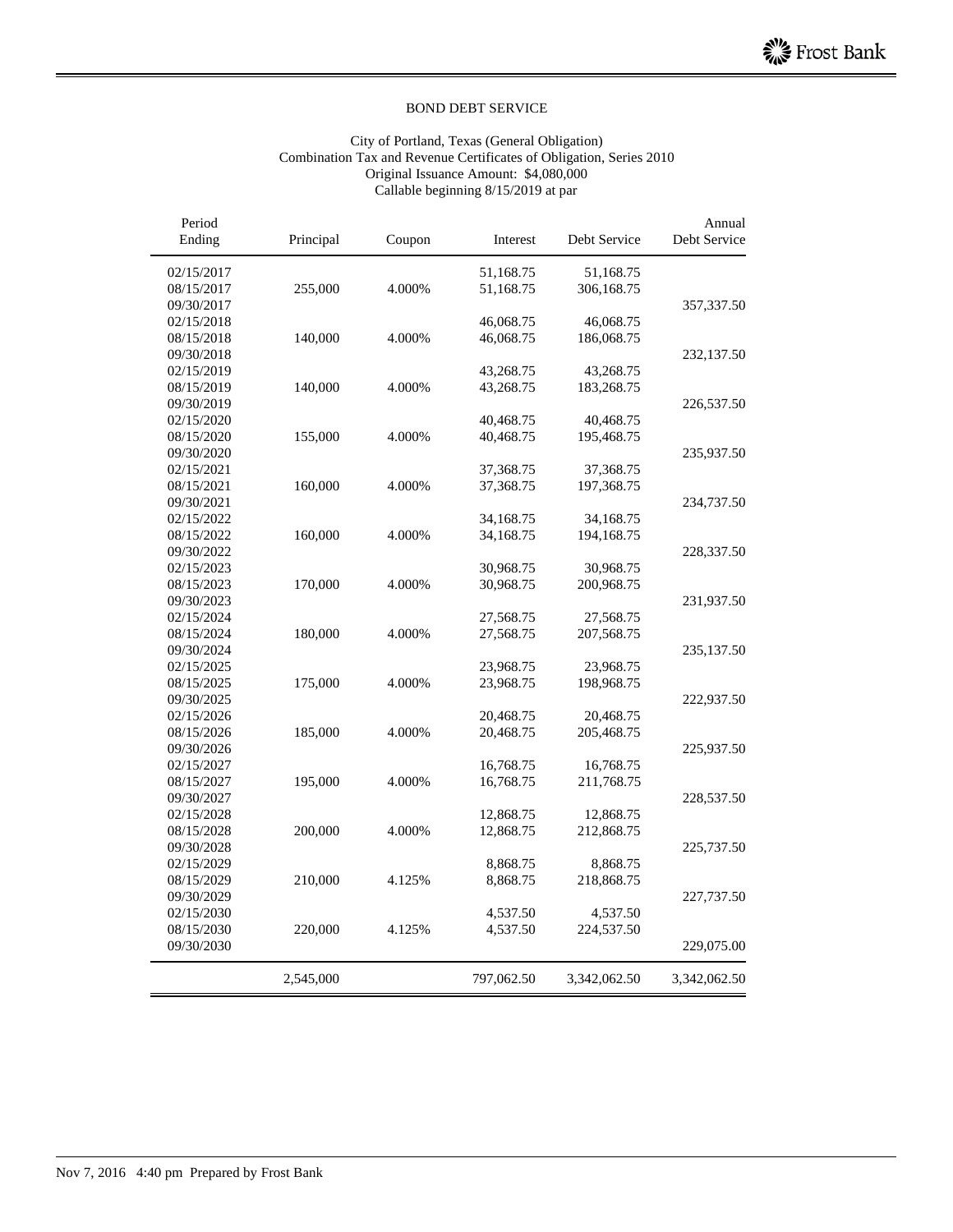#### City of Portland, Texas (General Obligation) General Obligation Refunding Bonds, Series 2010 Original Issuance Amount: \$3,620,000 Callable beginning 8/15/2019 at par

| Period     |           |        |          | Debt      | Annual<br>Debt |
|------------|-----------|--------|----------|-----------|----------------|
| Ending     | Principal | Coupon | Interest | Service   | Service        |
| 02/15/2017 |           |        | 49.900   | 49,900    |                |
| 08/15/2017 | 280,000   | 4.000% | 49.900   | 329,900   |                |
| 09/30/2017 |           |        |          |           | 379,800        |
| 02/15/2018 |           |        | 44,300   | 44,300    |                |
| 08/15/2018 | 280,000   | 4.000% | 44,300   | 324,300   |                |
| 09/30/2018 |           |        |          |           | 368,600        |
| 02/15/2019 |           |        | 38,700   | 38,700    |                |
| 08/15/2019 | 295,000   | 4.000% | 38,700   | 333,700   |                |
| 09/30/2019 |           |        |          |           | 372,400        |
| 02/15/2020 |           |        | 32,800   | 32,800    |                |
| 08/15/2020 | 305,000   | 4.000% | 32,800   | 337,800   |                |
| 09/30/2020 |           |        |          |           | 370,600        |
| 02/15/2021 |           |        | 26,700   | 26,700    |                |
| 08/15/2021 | 315,000   | 4.000% | 26,700   | 341,700   |                |
| 09/30/2021 |           |        |          |           | 368,400        |
| 02/15/2022 |           |        | 20.400   | 20.400    |                |
| 08/15/2022 | 330,000   | 4.000% | 20.400   | 350,400   |                |
| 09/30/2022 |           |        |          |           | 370,800        |
| 02/15/2023 |           |        | 13,800   | 13,800    |                |
| 08/15/2023 | 340,000   | 4.000% | 13,800   | 353,800   |                |
| 09/30/2023 |           |        |          |           | 367,600        |
| 02/15/2024 |           |        | 7,000    | 7,000     |                |
| 08/15/2024 | 350,000   | 4.000% | 7,000    | 357,000   |                |
| 09/30/2024 |           |        |          |           | 364,000        |
|            | 2.495,000 |        | 467,200  | 2.962.200 | 2.962.200      |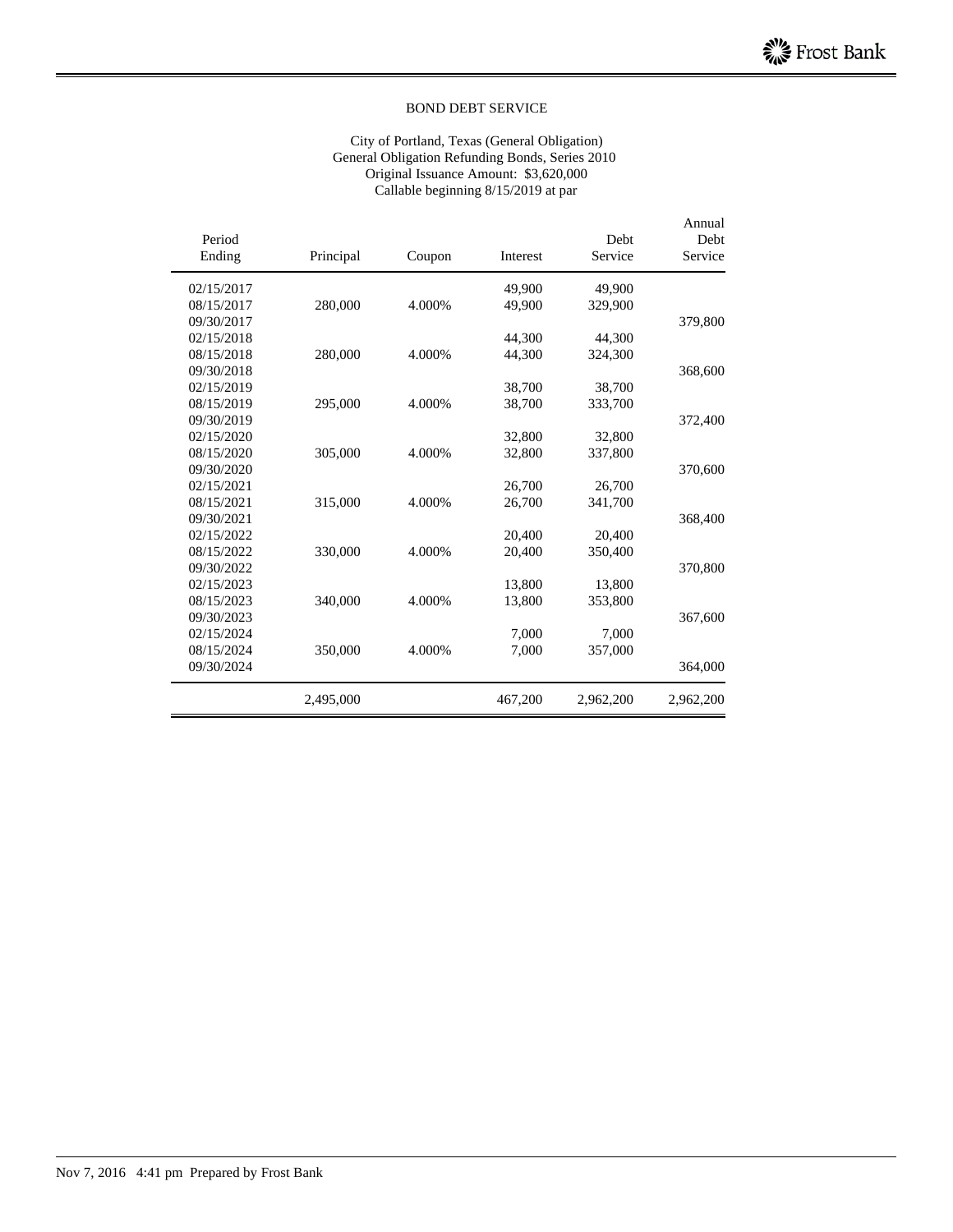#### City of Portland, Texas (General Obligation) Combination Tax and Revenue Certificates of Obligation, Series 2014 Original Issuance Amount: \$4,905,000 Callable beginning 8/15/2023 at par

|            |           |        |           |              | Annual  |
|------------|-----------|--------|-----------|--------------|---------|
| Period     |           |        |           |              | Debt    |
| Ending     | Principal | Coupon | Interest  | Debt Service | Service |
| 02/15/2017 |           |        | 73,530.00 | 73,530.00    |         |
| 08/15/2017 | 290,000   | 3.000% | 73,530.00 | 363,530.00   |         |
| 09/30/2017 |           |        |           |              | 437,060 |
| 02/15/2018 |           |        | 69,180.00 | 69,180.00    |         |
| 08/15/2018 | 300,000   | 3.000% | 69,180.00 | 369,180.00   |         |
| 09/30/2018 |           |        |           |              | 438,360 |
| 02/15/2019 |           |        | 64,680.00 | 64,680.00    |         |
| 08/15/2019 | 305,000   | 3.000% | 64,680.00 | 369,680.00   |         |
| 09/30/2019 |           |        |           |              | 434,360 |
| 02/15/2020 |           |        | 60,105.00 | 60,105.00    |         |
| 08/15/2020 | 315,000   | 3.000% | 60,105.00 | 375,105.00   |         |
| 09/30/2020 |           |        |           |              | 435,210 |
| 02/15/2021 |           |        | 55,380.00 | 55,380.00    |         |
| 08/15/2021 | 325,000   | 3.000% | 55,380.00 | 380,380.00   |         |
| 09/30/2021 |           |        |           |              | 435,760 |
| 02/15/2022 |           |        | 50,505.00 | 50,505.00    |         |
| 08/15/2022 | 180,000   | 3.000% | 50,505.00 | 230,505.00   |         |
| 09/30/2022 |           |        |           |              | 281,010 |
| 02/15/2023 |           |        | 47,805.00 | 47,805.00    |         |
| 08/15/2023 | 185,000   | 3.000% | 47,805.00 | 232,805.00   |         |
| 09/30/2023 |           |        |           |              | 280,610 |
| 02/15/2024 |           |        | 45,030.00 | 45,030.00    |         |
| 08/15/2024 | 190,000   | 3.500% | 45,030.00 | 235,030.00   |         |
| 09/30/2024 |           |        |           |              | 280,060 |
| 02/15/2025 |           |        | 41,705.00 | 41,705.00    |         |
| 08/15/2025 | 195,000   | 3.500% | 41,705.00 | 236,705.00   |         |
| 09/30/2025 |           |        |           |              | 278,410 |
| 02/15/2026 |           |        | 38,292.50 | 38,292.50    |         |
| 08/15/2026 | 205,000   | 3.500% | 38,292.50 | 243,292.50   |         |
| 09/30/2026 |           |        |           |              | 281,585 |
| 02/15/2027 |           |        | 34,705.00 | 34,705.00    |         |
| 08/15/2027 | 210,000   | 3.500% | 34,705.00 | 244,705.00   |         |
| 09/30/2027 |           |        |           |              | 279,410 |
| 02/15/2028 |           |        | 31,030.00 | 31,030.00    |         |
| 08/15/2028 | 220,000   | 3.500% | 31,030.00 | 251,030.00   |         |
| 09/30/2028 |           |        |           |              | 282,060 |
| 02/15/2029 |           |        | 27,180.00 | 27,180.00    |         |
| 08/15/2029 | 225,000   | 3.600% | 27,180.00 | 252,180.00   |         |
| 09/30/2029 |           |        |           |              | 279,360 |
| 02/15/2030 |           |        | 23,130.00 | 23,130.00    |         |
| 08/15/2030 | 235,000   | 3.600% | 23,130.00 | 258,130.00   |         |
| 09/30/2030 |           |        |           |              | 281,260 |
| 02/15/2031 |           |        | 18,900.00 | 18,900.00    |         |
| 08/15/2031 | 240,000   | 3.600% | 18,900.00 | 258,900.00   |         |
| 09/30/2031 |           |        |           |              | 277,800 |
| 02/15/2032 |           |        | 14,580.00 | 14,580.00    |         |
| 08/15/2032 | 250,000   | 3.600% | 14,580.00 | 264,580.00   |         |
| 09/30/2032 |           |        |           |              | 279,160 |
| 02/15/2033 |           |        | 10,080.00 | 10,080.00    |         |
| 08/15/2033 | 260,000   | 3.600% | 10,080.00 | 270,080.00   |         |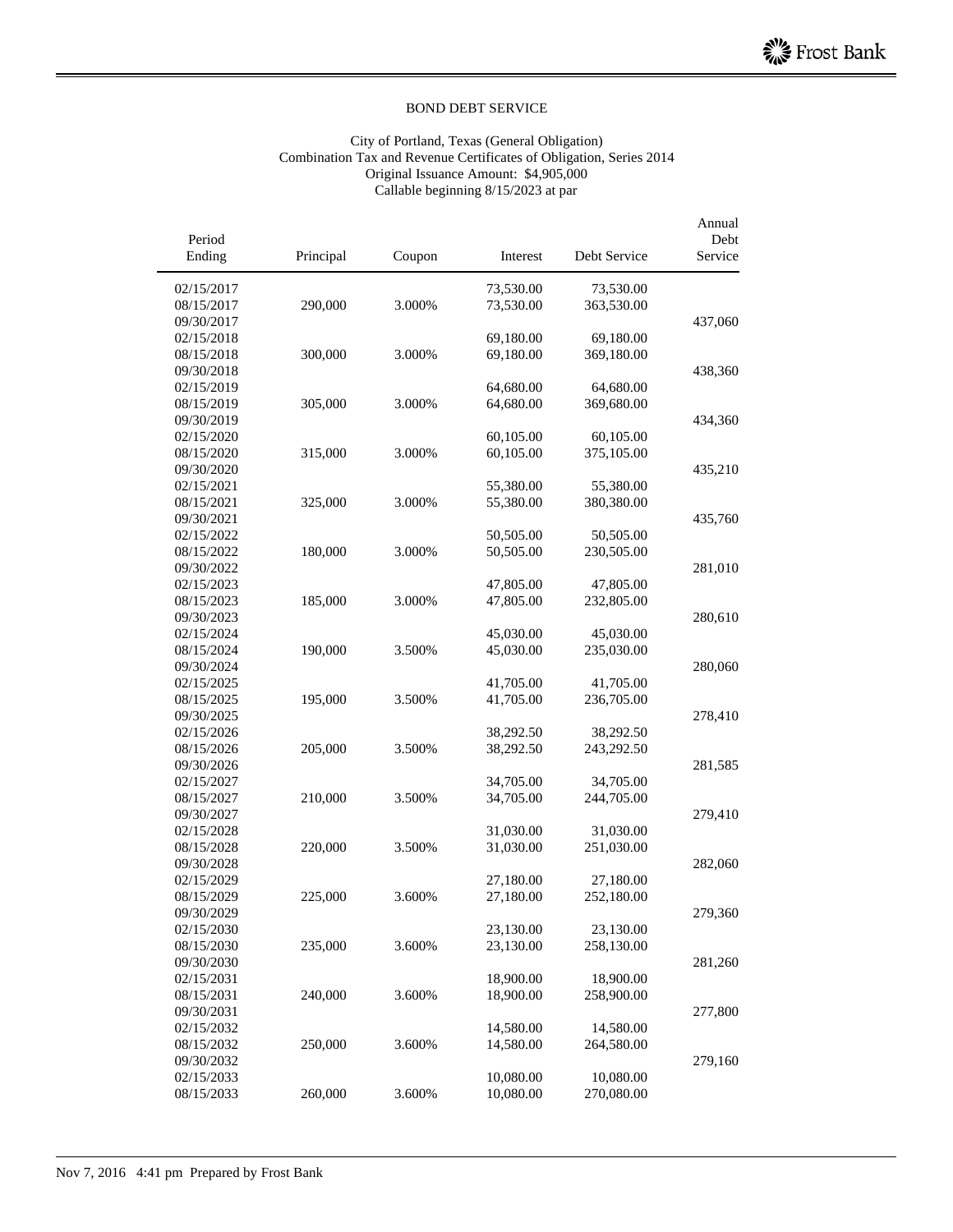#### City of Portland, Texas (General Obligation) Combination Tax and Revenue Certificates of Obligation, Series 2014 Original Issuance Amount: \$4,905,000 Callable beginning 8/15/2023 at par

| Period<br>Ending | Principal | Coupon | Interest     | Debt Service | Annual<br>Debt<br>Service |
|------------------|-----------|--------|--------------|--------------|---------------------------|
| 09/30/2033       |           |        |              |              | 280,160                   |
| 02/15/2034       |           |        | 5,400.00     | 5,400.00     |                           |
| 08/15/2034       | 270,000   | 4.000% | 5,400.00     | 275,400.00   |                           |
| 09/30/2034       |           |        |              |              | 280,800                   |
|                  | 4,400,000 |        | 1,422,435.00 | 5,822,435.00 | 5,822,435                 |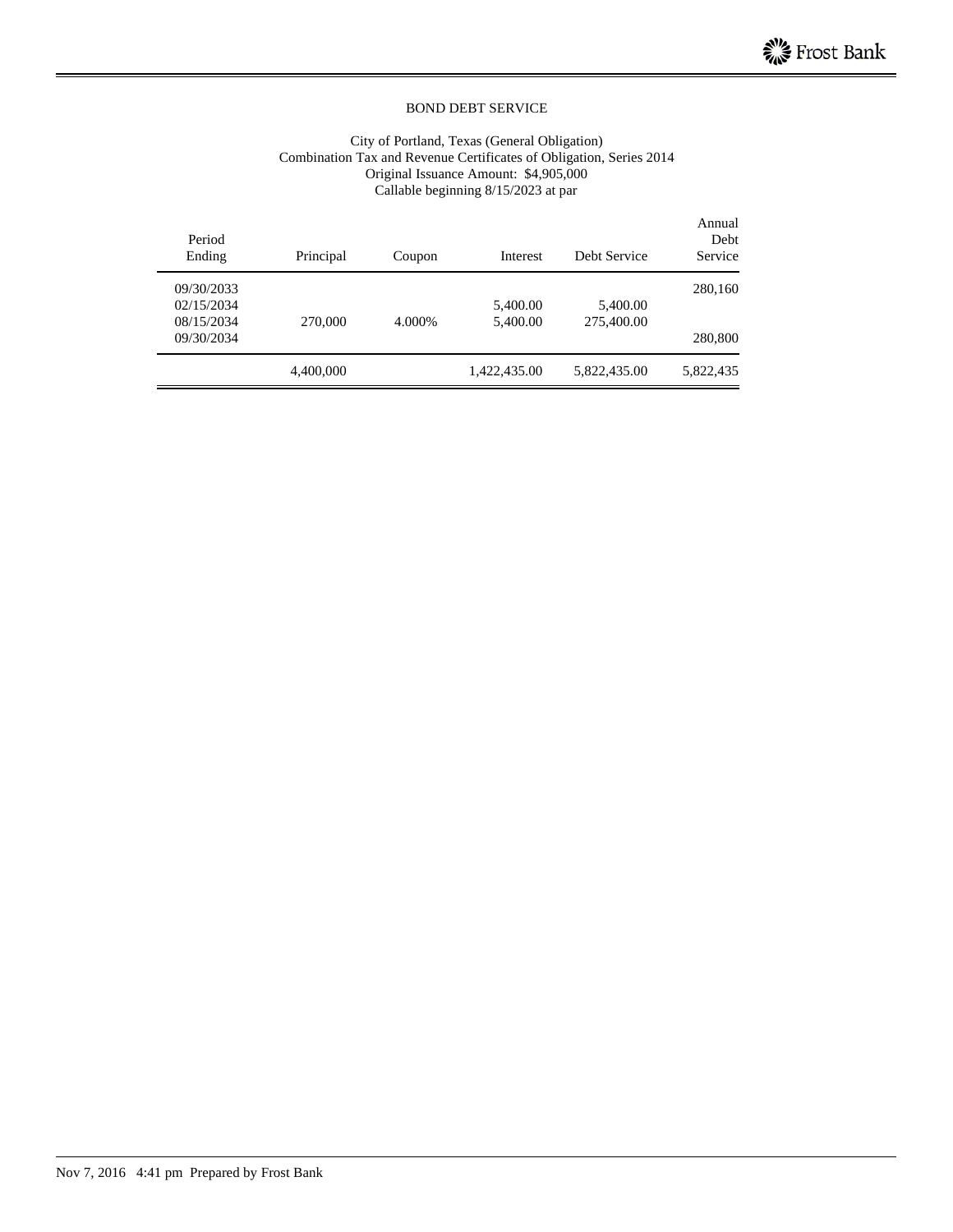#### City of Portland, Texas (General Obligation) Tax Notes, Series 2014 Original Issuance Amount: \$2,340,000 Callable beginning 9/1/2016 at par

| Annual<br>Debt<br>Service | Debt Service           | Interest             | Coupon | Principal | Period<br>Ending                       |
|---------------------------|------------------------|----------------------|--------|-----------|----------------------------------------|
| 794,263                   | 4,631.50<br>789,631.50 | 4,631.50<br>4,631.50 | 1.180% | 785,000   | 03/01/2017<br>09/01/2017<br>09/30/2017 |
| 794,263                   | 794,263.00             | 9,263.00             |        | 785,000   |                                        |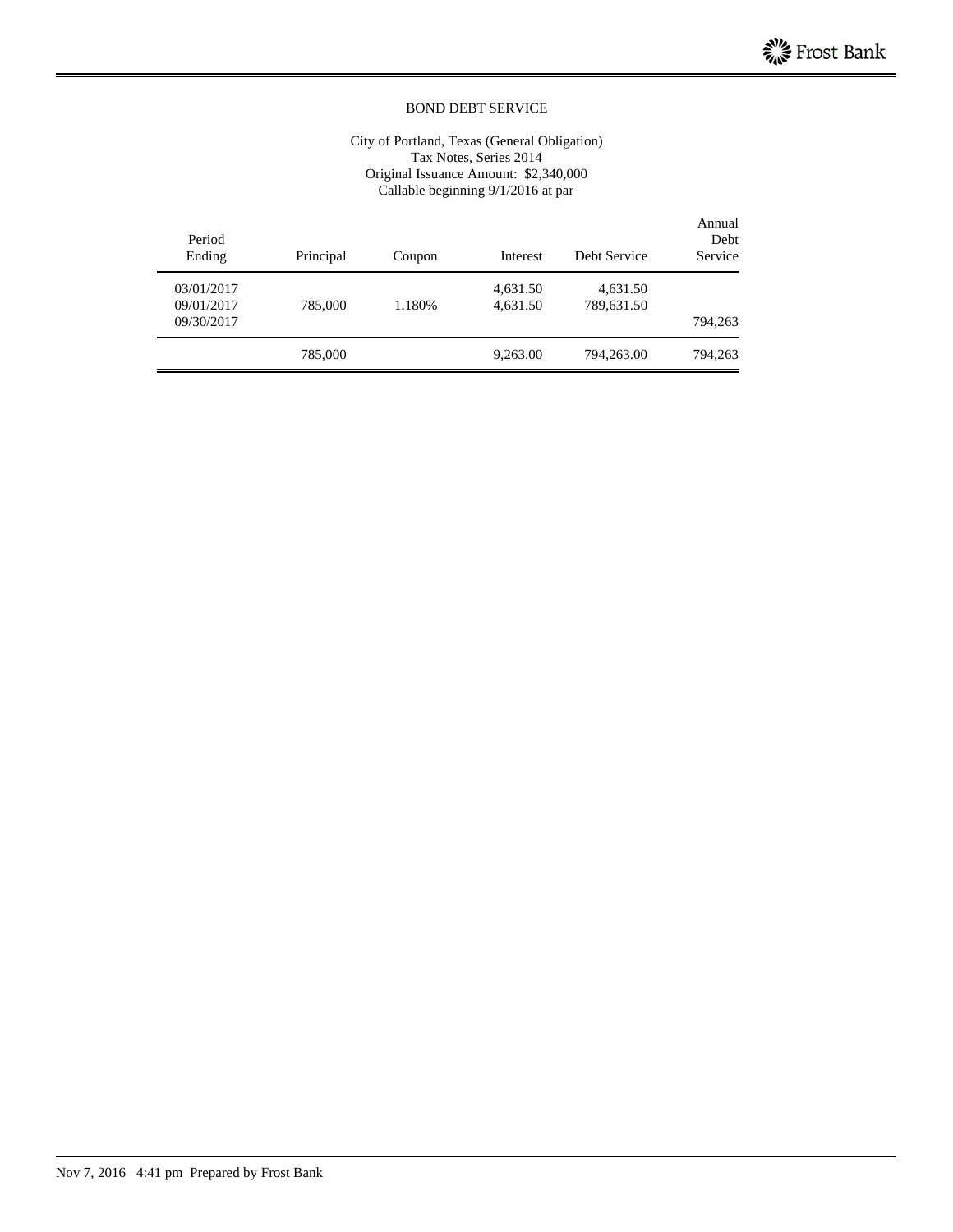#### City of Portland, Texas (General Obligation) General Obligation Refunding Bonds, Series 2015 Original Issuance Amount: \$2,250,000 Callable beginning 8/15/2025 at par

| Period     |           |        |            |              | Annual<br>Debt |
|------------|-----------|--------|------------|--------------|----------------|
| Ending     | Principal | Coupon | Interest   | Debt Service | Service        |
| 02/15/2017 |           |        | 35,200.00  | 35,200.00    |                |
| 08/15/2017 | 210,000   | 2.000% | 35,200.00  | 245,200.00   |                |
| 09/30/2017 |           |        |            |              | 280,400        |
| 02/15/2018 |           |        | 33,100.00  | 33,100.00    |                |
| 08/15/2018 | 210,000   | 3.000% | 33,100.00  | 243,100.00   |                |
| 09/30/2018 |           |        |            |              | 276,200        |
| 02/15/2019 |           |        | 29,950.00  | 29,950.00    |                |
| 08/15/2019 | 220,000   | 3.000% | 29,950.00  | 249,950.00   |                |
| 09/30/2019 |           |        |            |              | 279,900        |
| 02/15/2020 |           |        | 26,650.00  | 26,650.00    |                |
| 08/15/2020 | 225,000   | 3.000% | 26,650.00  | 251,650.00   |                |
| 09/30/2020 |           |        |            |              | 278,300        |
| 02/15/2021 |           |        | 23,275.00  | 23,275.00    |                |
| 08/15/2021 | 235,000   | 3.500% | 23,275.00  | 258,275.00   |                |
| 09/30/2021 |           |        |            |              | 281,550        |
| 02/15/2022 |           |        | 19,162.50  | 19,162.50    |                |
| 08/15/2022 | 245,000   | 3.500% | 19,162.50  | 264,162.50   |                |
| 09/30/2022 |           |        |            |              | 283,325        |
| 02/15/2023 |           |        | 14,875.00  | 14,875.00    |                |
| 08/15/2023 | 200,000   | 3.500% | 14,875.00  | 214,875.00   |                |
| 09/30/2023 |           |        |            |              | 229,750        |
| 02/15/2024 |           |        | 11,375.00  | 11,375.00    |                |
| 08/15/2024 | 210,000   | 3.500% | 11,375.00  | 221,375.00   |                |
| 09/30/2024 |           |        |            |              | 232,750        |
| 02/15/2025 |           |        | 7,700.00   | 7,700.00     |                |
| 08/15/2025 | 215,000   | 3.500% | 7,700.00   | 222,700.00   |                |
| 09/30/2025 |           |        |            |              | 230,400        |
| 02/15/2026 |           |        | 3,937.50   | 3,937.50     |                |
| 08/15/2026 | 225,000   | 3.500% | 3,937.50   | 228,937.50   |                |
| 09/30/2026 |           |        |            |              | 232,875        |
|            | 2,195,000 |        | 410,450.00 | 2,605,450.00 | 2,605,450      |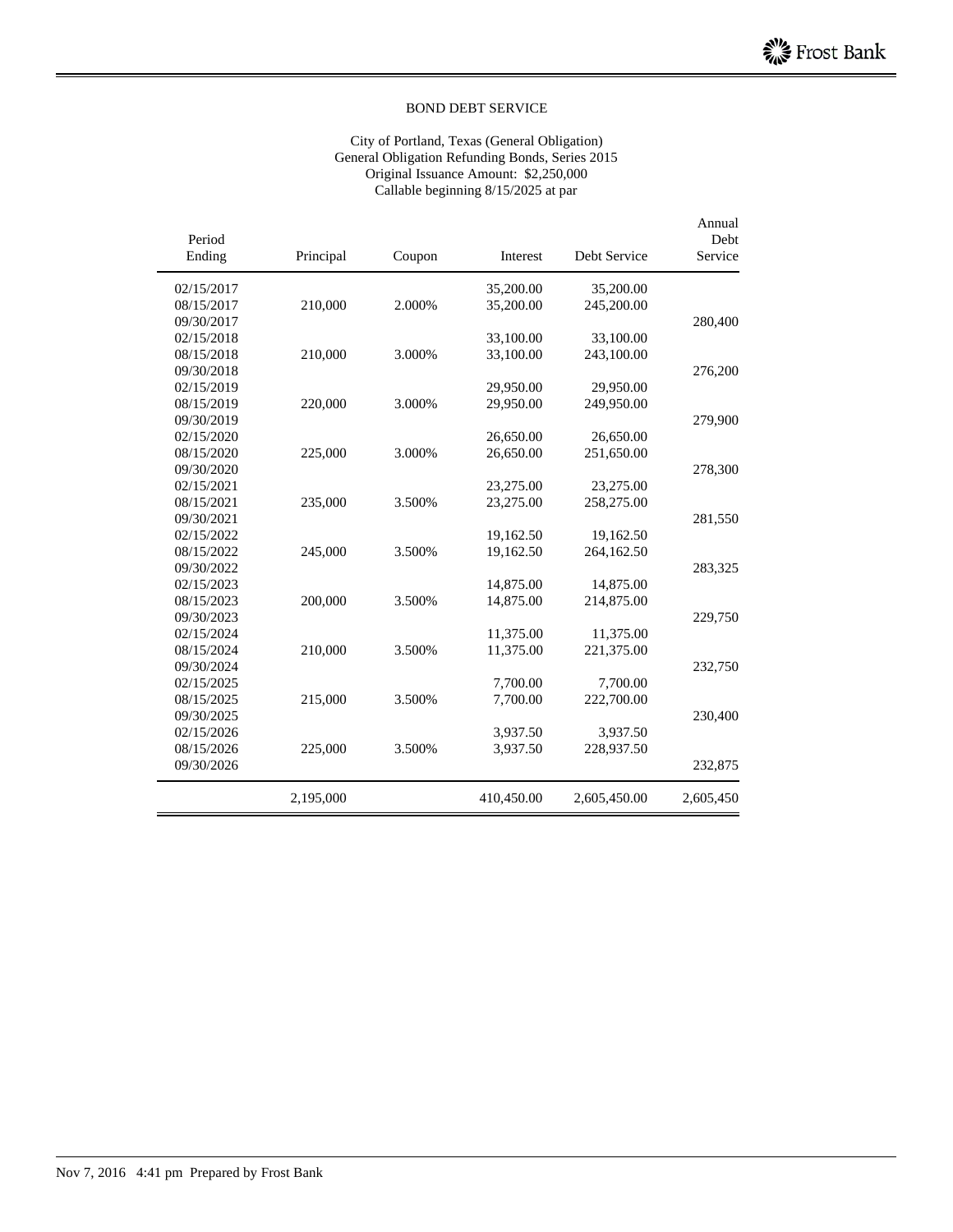City of Portland, Texas (Utility System) Combined Utility System Debt Service Requirements Combined Payments by Fiscal Year Series 2009, 2009A, 2010, 2012 Rev Bonds, and 2012 Rev/Ref Bonds

| Period<br>Ending | Principal  | Interest     | Debt Service  |
|------------------|------------|--------------|---------------|
| 09/30/2017       | 927,000    | 441,044.90   | 1,368,044.90  |
| 09/30/2018       | 953,000    | 413,107.10   | 1,366,107.10  |
| 09/30/2019       | 990,000    | 382,617.20   | 1,372,617.20  |
| 09/30/2020       | 885,000    | 347,618.40   | 1,232,618.40  |
| 09/30/2021       | 916,000    | 315,931.10   | 1,231,931.10  |
| 09/30/2022       | 803,000    | 279,372.70   | 1,082,372.70  |
| 09/30/2023       | 724,000    | 247.312.90   | 971,312.90    |
| 09/30/2024       | 750,000    | 218,378.50   | 968,378.50    |
| 09/30/2025       | 782,000    | 188,373.50   | 970,373.50    |
| 09/30/2026       | 643,000    | 156,667.10   | 799,667.10    |
| 09/30/2027       | 670,000    | 130,054.60   | 800,054.60    |
| 09/30/2028       | 706,000    | 102,290.70   | 808,290.70    |
| 09/30/2029       | 733,000    | 72,543.20    | 805,543.20    |
| 09/30/2030       | 333,000    | 41,150.30    | 374,150.30    |
| 09/30/2031       | 348,000    | 27,878.40    | 375,878.40    |
| 09/30/2032       | 350,000    | 14,000.00    | 364,000.00    |
|                  | 11,513,000 | 3,378,340.60 | 14,891,340.60 |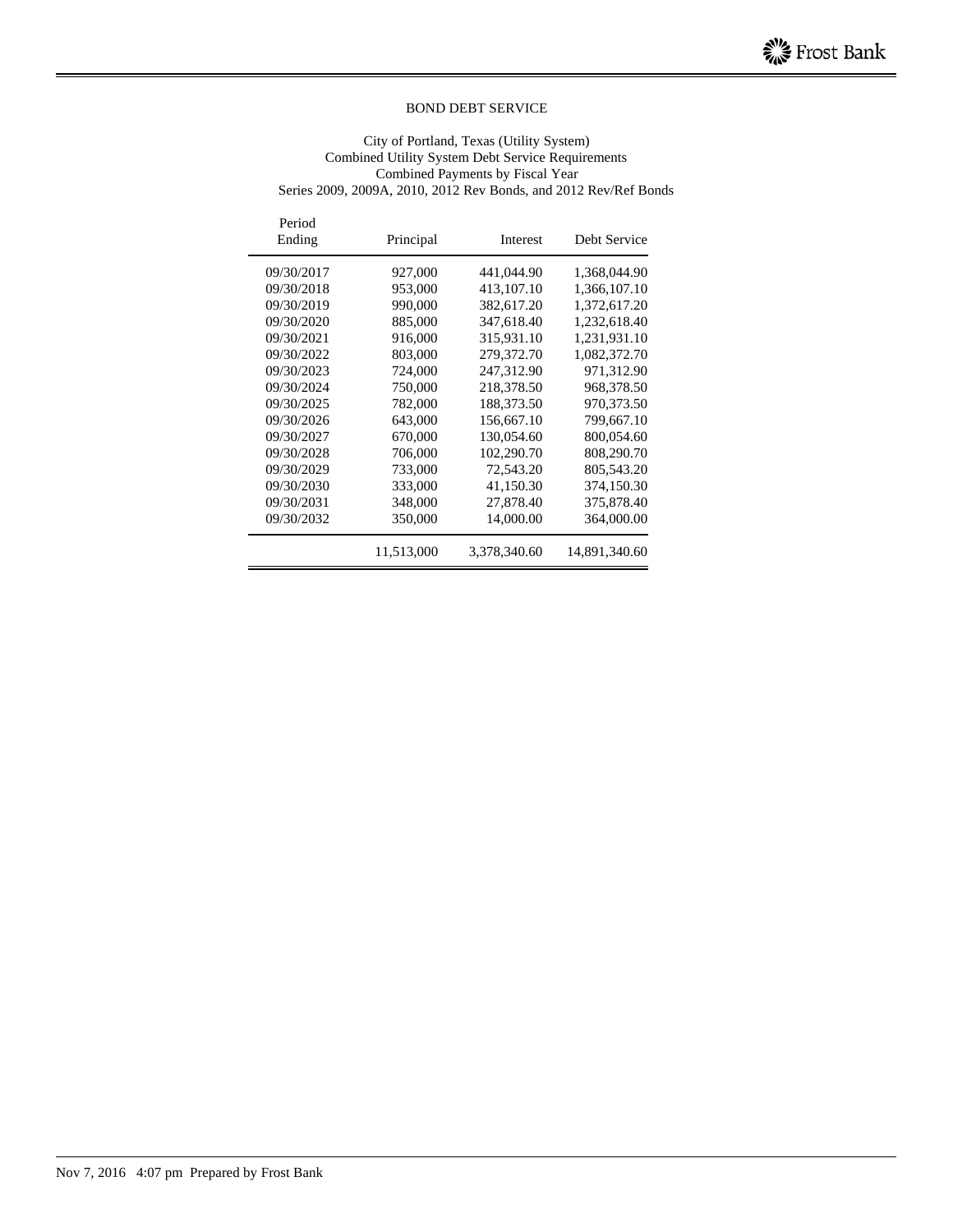#### City of Portland, Texas (Utility System) Combined Utility System Debt Service Requirements Combined Payments by Date Series 2009, 2009A, 2010, 2012 Rev Bonds, and 2012 Rev/Ref Bonds

| Period<br>Ending | Principal  | Interest     | Debt Service  | Annual<br>Debt Service |
|------------------|------------|--------------|---------------|------------------------|
| 03/01/2017       |            | 220,522.45   | 220,522.45    |                        |
| 09/01/2017       | 927,000    | 220,522.45   | 1,147,522.45  |                        |
| 09/30/2017       |            |              |               | 1,368,044.90           |
| 03/01/2018       |            | 206,553.55   | 206,553.55    |                        |
| 09/01/2018       | 953,000    | 206,553.55   | 1,159,553.55  |                        |
| 09/30/2018       |            |              |               | 1,366,107.10           |
| 03/01/2019       |            | 191,308.60   | 191,308.60    |                        |
| 09/01/2019       | 990,000    | 191,308.60   | 1,181,308.60  |                        |
| 09/30/2019       |            |              |               | 1,372,617.20           |
| 03/01/2020       |            | 173,809.20   | 173,809.20    |                        |
| 09/01/2020       | 885,000    | 173,809.20   | 1,058,809.20  |                        |
| 09/30/2020       |            |              |               | 1,232,618.40           |
| 03/01/2021       |            | 157,965.55   | 157,965.55    |                        |
| 09/01/2021       | 916,000    | 157,965.55   | 1,073,965.55  |                        |
| 09/30/2021       |            |              |               | 1,231,931.10           |
| 03/01/2022       |            | 139,686.35   | 139,686.35    |                        |
| 09/01/2022       | 803,000    | 139,686.35   | 942,686.35    |                        |
| 09/30/2022       |            |              |               | 1,082,372.70           |
| 03/01/2023       |            | 123,656.45   | 123,656.45    |                        |
| 09/01/2023       | 724,000    | 123,656.45   | 847,656.45    |                        |
| 09/30/2023       |            |              |               | 971,312.90             |
| 03/01/2024       |            | 109,189.25   | 109,189.25    |                        |
| 09/01/2024       | 750,000    | 109,189.25   | 859,189.25    |                        |
| 09/30/2024       |            |              |               | 968,378.50             |
| 03/01/2025       |            | 94,186.75    | 94,186.75     |                        |
| 09/01/2025       | 782,000    | 94,186.75    | 876,186.75    |                        |
| 09/30/2025       |            |              |               | 970,373.50             |
| 03/01/2026       |            | 78,333.55    | 78,333.55     |                        |
| 09/01/2026       | 643,000    | 78,333.55    | 721,333.55    |                        |
| 09/30/2026       |            |              |               | 799,667.10             |
| 03/01/2027       |            | 65,027.30    | 65,027.30     |                        |
| 09/01/2027       | 670,000    | 65,027.30    | 735,027.30    |                        |
| 09/30/2027       |            |              |               | 800,054.60             |
| 03/01/2028       |            | 51,145.35    | 51,145.35     |                        |
| 09/01/2028       | 706,000    | 51,145.35    | 757,145.35    |                        |
| 09/30/2028       |            |              |               | 808,290.70             |
| 03/01/2029       |            | 36,271.60    | 36,271.60     |                        |
| 09/01/2029       | 733,000    | 36,271.60    | 769,271.60    |                        |
| 09/30/2029       |            |              |               | 805,543.20             |
| 03/01/2030       |            | 20,575.15    | 20,575.15     |                        |
| 09/01/2030       | 333,000    | 20,575.15    | 353,575.15    |                        |
| 09/30/2030       |            |              |               | 374,150.30             |
| 03/01/2031       |            | 13,939.20    | 13,939.20     |                        |
| 09/01/2031       | 348,000    | 13,939.20    | 361,939.20    |                        |
| 09/30/2031       |            |              |               | 375,878.40             |
| 03/01/2032       |            | 7,000.00     | 7,000.00      |                        |
| 09/01/2032       | 350,000    | 7,000.00     | 357,000.00    |                        |
| 09/30/2032       |            |              |               | 364,000.00             |
|                  |            |              |               |                        |
|                  | 11,513,000 | 3,378,340.60 | 14,891,340.60 | 14,891,340.60          |
|                  |            |              |               |                        |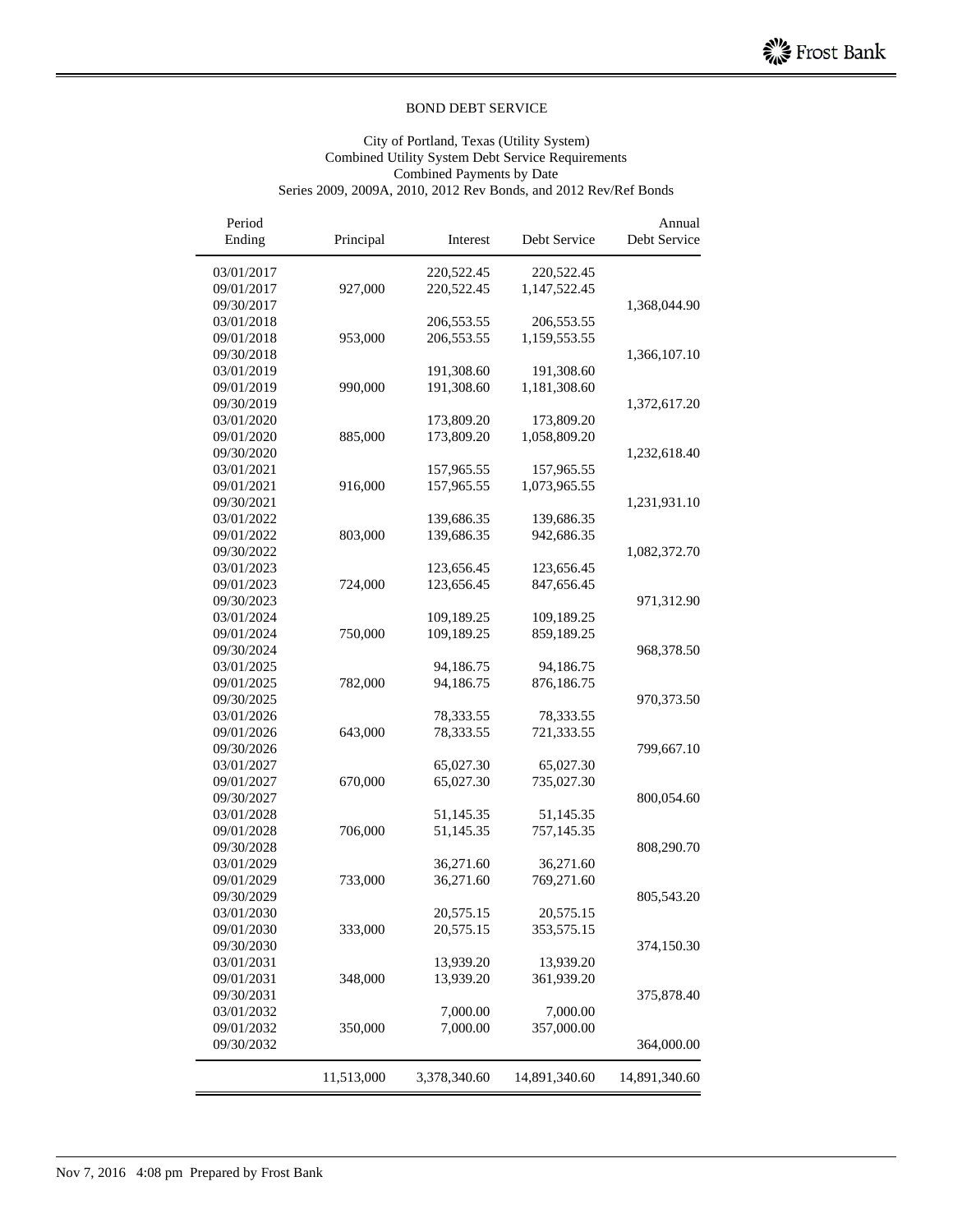#### City of Portland, Texas (Utility System) Utility System Revenue Bonds, Series 2009 Original Issuance Amount: \$322,000 Callable beginning 9/1/2019 at par

| Period     |           |        |           |              | Annual       |
|------------|-----------|--------|-----------|--------------|--------------|
| Ending     | Principal | Coupon | Interest  | Debt Service | Debt Service |
| 03/01/2017 |           |        | 5,732.50  | 5,732.50     |              |
| 09/01/2017 | 14,000    | 4.210% | 5,732.50  | 19,732.50    |              |
| 09/30/2017 |           |        |           |              | 25,465.00    |
| 03/01/2018 |           |        | 5,437.80  | 5,437.80     |              |
| 09/01/2018 | 15,000    | 4.310% | 5,437.80  | 20,437.80    |              |
| 09/30/2018 |           |        |           |              | 25,875.60    |
| 03/01/2019 |           |        | 5,114.55  | 5,114.55     |              |
| 09/01/2019 | 16,000    | 4.410% | 5,114.55  | 21,114.55    |              |
| 09/30/2019 |           |        |           |              | 26,229.10    |
| 03/01/2020 |           |        | 4,761.75  | 4,761.75     |              |
| 09/01/2020 | 16,000    | 4.460% | 4,761.75  | 20,761.75    |              |
| 09/30/2020 |           |        |           |              | 25,523.50    |
| 03/01/2021 |           |        | 4,404.95  | 4,404.95     |              |
| 09/01/2021 | 17,000    | 4.510% | 4,404.95  | 21,404.95    |              |
| 09/30/2021 |           |        |           |              | 25,809.90    |
| 03/01/2022 |           |        | 4,021.60  | 4,021.60     |              |
| 09/01/2022 | 18,000    | 4.510% | 4,021.60  | 22,021.60    |              |
| 09/30/2022 |           |        |           |              | 26,043.20    |
| 03/01/2023 |           |        | 3,615.70  | 3,615.70     |              |
| 09/01/2023 | 19,000    | 4.560% | 3,615.70  | 22,615.70    |              |
| 09/30/2023 |           |        |           |              | 26,231.40    |
| 03/01/2024 |           |        | 3,182.50  | 3,182.50     |              |
| 09/01/2024 | 20,000    | 4.610% | 3,182.50  | 23,182.50    |              |
| 09/30/2024 |           |        |           |              | 26,365.00    |
| 03/01/2025 |           |        | 2,721.50  | 2,721.50     |              |
| 09/01/2025 | 21,000    | 4.660% | 2,721.50  | 23,721.50    |              |
| 09/30/2025 |           |        |           |              | 26,443.00    |
| 03/01/2026 |           |        | 2,232.20  | 2,232.20     |              |
| 09/01/2026 | 22,000    | 4.710% | 2,232.20  | 24,232.20    |              |
| 09/30/2026 |           |        |           |              | 26,464.40    |
| 03/01/2027 |           |        | 1,714.10  | 1,714.10     |              |
| 09/01/2027 | 23,000    | 4.710% | 1,714.10  | 24,714.10    |              |
| 09/30/2027 |           |        |           |              | 26,428.20    |
| 03/01/2028 |           |        | 1,172.45  | 1,172.45     |              |
| 09/01/2028 | 24,000    | 4.760% | 1,172.45  | 25,172.45    |              |
| 09/30/2028 |           |        |           |              | 26,344.90    |
| 03/01/2029 |           |        | 601.25    | 601.25       |              |
| 09/01/2029 | 25,000    | 4.810% | 601.25    | 25,601.25    |              |
| 09/30/2029 |           |        |           |              | 26,202.50    |
|            | 250,000   |        | 89,425.70 | 339,425.70   | 339,425.70   |
|            |           |        |           |              |              |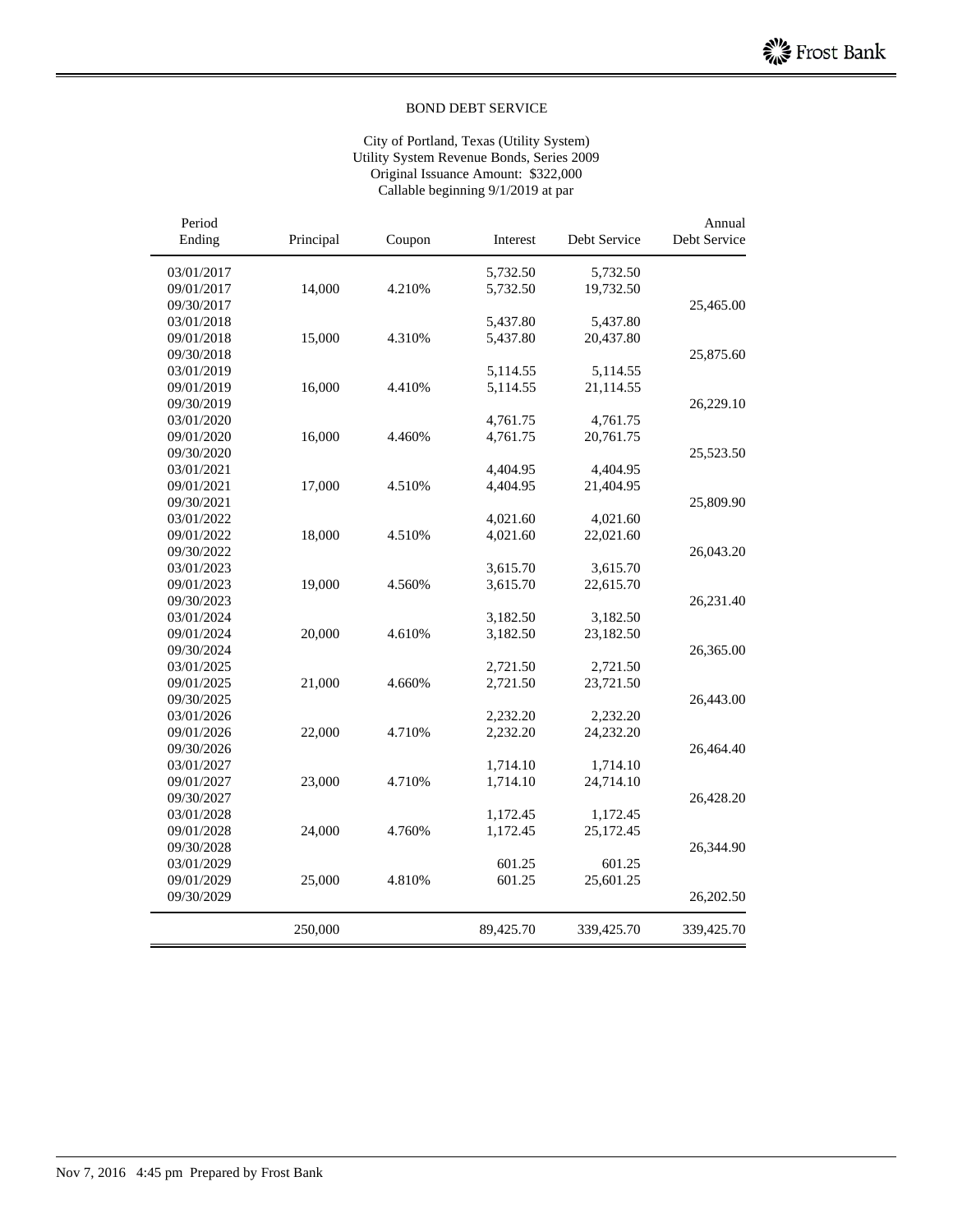#### City of Portland, Texas (Utility System) Utility System Revenue Bonds, Series 2009A Original Issuance Amount: \$6,500,000 Callable beginning 9/1/2019 at par

| Period<br>Ending | Principal | Coupon | Interest     | Debt Service | Annual<br>Debt Service |
|------------------|-----------|--------|--------------|--------------|------------------------|
|                  |           |        |              |              |                        |
| 03/01/2017       |           |        | 85,931.25    | 85,931.25    |                        |
| 09/01/2017       | 355,000   | 3.500% | 85,931.25    | 440,931.25   |                        |
| 09/30/2017       |           |        |              |              | 526,862.50             |
| 03/01/2018       |           |        | 79,718.75    | 79,718.75    |                        |
| 09/01/2018       | 365,000   | 3.500% | 79,718.75    | 444,718.75   |                        |
| 09/30/2018       |           |        |              |              | 524,437.50             |
| 03/01/2019       |           |        | 73,331.25    | 73,331.25    |                        |
| 09/01/2019       | 385,000   | 3.750% | 73,331.25    | 458,331.25   |                        |
| 09/30/2019       |           |        |              |              | 531,662.50             |
| 03/01/2020       |           |        | 66,112.50    | 66,112.50    |                        |
| 09/01/2020       | 260,000   | 4.000% | 66,112.50    | 326,112.50   |                        |
| 09/30/2020       |           |        |              |              | 392,225.00             |
| 03/01/2021       |           |        | 60,912.50    | 60,912.50    |                        |
| 09/01/2021       | 270,000   | 4.000% | 60,912.50    | 330,912.50   |                        |
| 09/30/2021       |           |        |              |              | 391,825.00             |
| 03/01/2022       |           |        | 55,512.50    | 55,512.50    |                        |
| 09/01/2022       | 280,000   | 4.000% | 55,512.50    | 335,512.50   |                        |
| 09/30/2022       |           |        |              |              | 391,025.00             |
| 03/01/2023       |           |        | 49,912.50    | 49,912.50    |                        |
| 09/01/2023       | 295,000   | 4.000% | 49,912.50    | 344,912.50   |                        |
| 09/30/2023       |           |        |              |              | 394,825.00             |
| 03/01/2024       |           |        | 44,012.50    | 44,012.50    |                        |
| 09/01/2024       | 305,000   | 4.000% | 44,012.50    | 349,012.50   |                        |
| 09/30/2024       |           |        |              |              | 393,025.00             |
| 03/01/2025       |           |        | 37,912.50    | 37,912.50    |                        |
| 09/01/2025       | 320,000   | 4.125% | 37,912.50    | 357,912.50   |                        |
| 09/30/2025       |           |        |              |              | 395,825.00             |
| 03/01/2026       |           |        | 31,312.50    | 31,312.50    |                        |
| 09/01/2026       | 335,000   | 4.250% | 31,312.50    | 366,312.50   |                        |
| 09/30/2026       |           |        |              |              | 397,625.00             |
| 03/01/2027       |           |        | 24,193.75    | 24,193.75    |                        |
| 09/01/2027       | 350,000   | 4.250% | 24,193.75    | 374,193.75   |                        |
| 09/30/2027       |           |        |              |              | 398,387.50             |
| 03/01/2028       |           |        | 16,756.25    | 16,756.25    |                        |
| 09/01/2028       | 370,000   | 4.375% | 16,756.25    | 386,756.25   |                        |
| 09/30/2028       |           |        |              |              | 403,512.50             |
| 03/01/2029       |           |        | 8,662.50     | 8,662.50     |                        |
| 09/01/2029       | 385,000   | 4.500% | 8,662.50     | 393,662.50   |                        |
| 09/30/2029       |           |        |              |              | 402,325.00             |
|                  | 4,275,000 |        | 1,268,562.50 | 5,543,562.50 | 5,543,562.50           |
|                  |           |        |              |              |                        |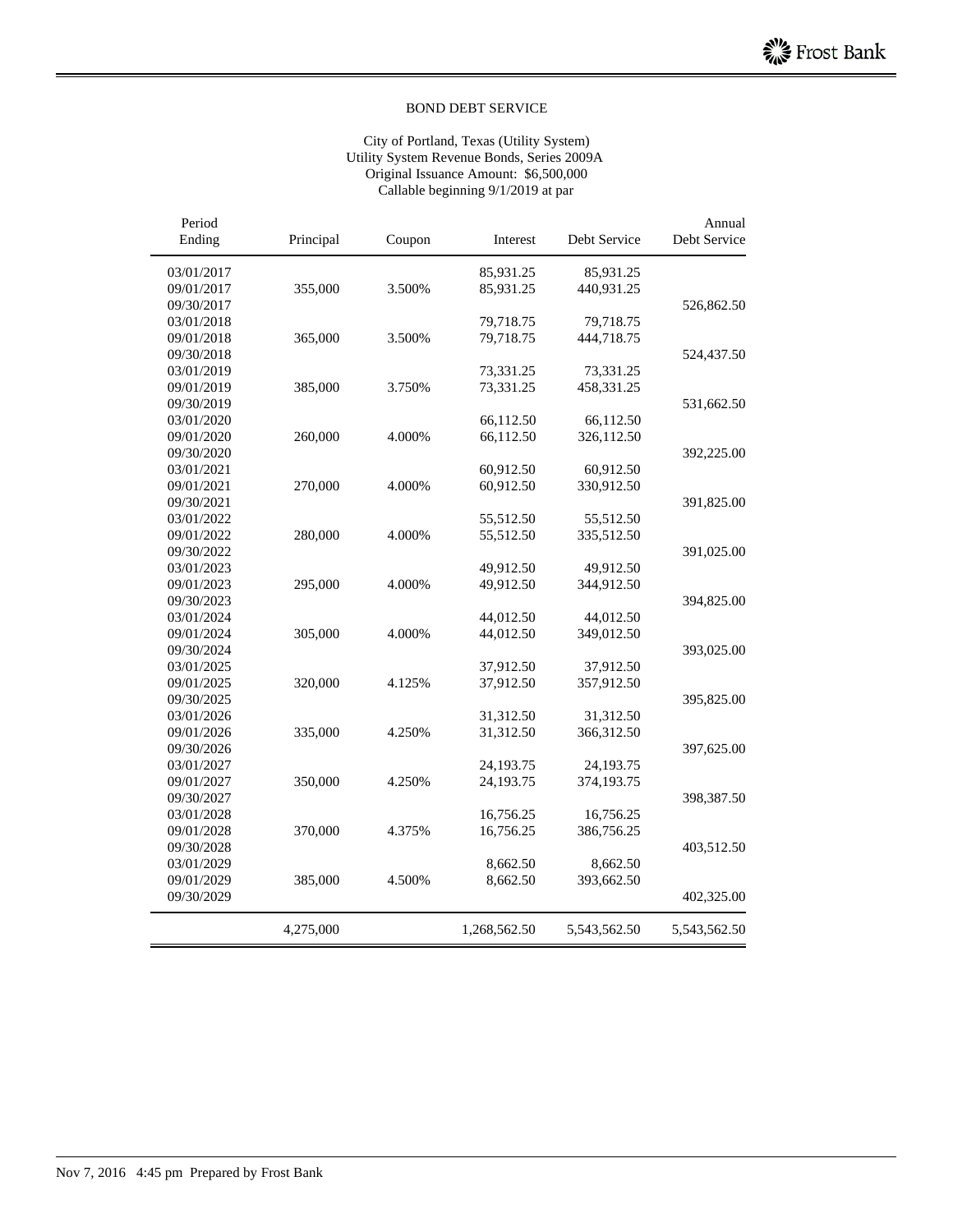#### City of Portland, Texas (Utility System) Utility System Revenue Refunding Bonds, Series 2010 Original Issuance Amount: \$2,370,000 Callable beginning 9/1/2019 at par

| Period<br>Ending | Principal | Coupon | Interest | Debt<br>Service | Annual<br>Debt<br>Service |
|------------------|-----------|--------|----------|-----------------|---------------------------|
|                  |           |        |          |                 |                           |
| 03/01/2017       |           |        | 23,325   | 23,325          |                           |
| 09/01/2017       | 215,000   | 3.000% | 23,325   | 238,325         |                           |
| 09/30/2017       |           |        |          |                 | 261,650                   |
| 03/01/2018       |           |        | 20,100   | 20,100          |                           |
| 09/01/2018       | 220,000   | 3.000% | 20,100   | 240,100         |                           |
| 09/30/2018       |           |        |          |                 | 260,200                   |
| 03/01/2019       |           |        | 16,800   | 16,800          |                           |
| 09/01/2019       | 230,000   | 4.000% | 16,800   | 246,800         |                           |
| 09/30/2019       |           |        |          |                 | 263,600                   |
| 03/01/2020       |           |        | 12,200   | 12,200          |                           |
| 09/01/2020       | 240,000   | 4.000% | 12,200   | 252,200         |                           |
| 09/30/2020       |           |        |          |                 | 264,400                   |
| 03/01/2021       |           |        | 7,400    | 7,400           |                           |
| 09/01/2021       | 255,000   | 4.000% | 7,400    | 262,400         |                           |
| 09/30/2021       |           |        |          |                 | 269,800                   |
| 03/01/2022       |           |        | 2,300    | 2,300           |                           |
| 09/01/2022       | 115,000   | 4.000% | 2,300    | 117,300         |                           |
| 09/30/2022       |           |        |          |                 | 119,600                   |
|                  | 1,275,000 |        | 164,250  | 1,439,250       | 1,439,250                 |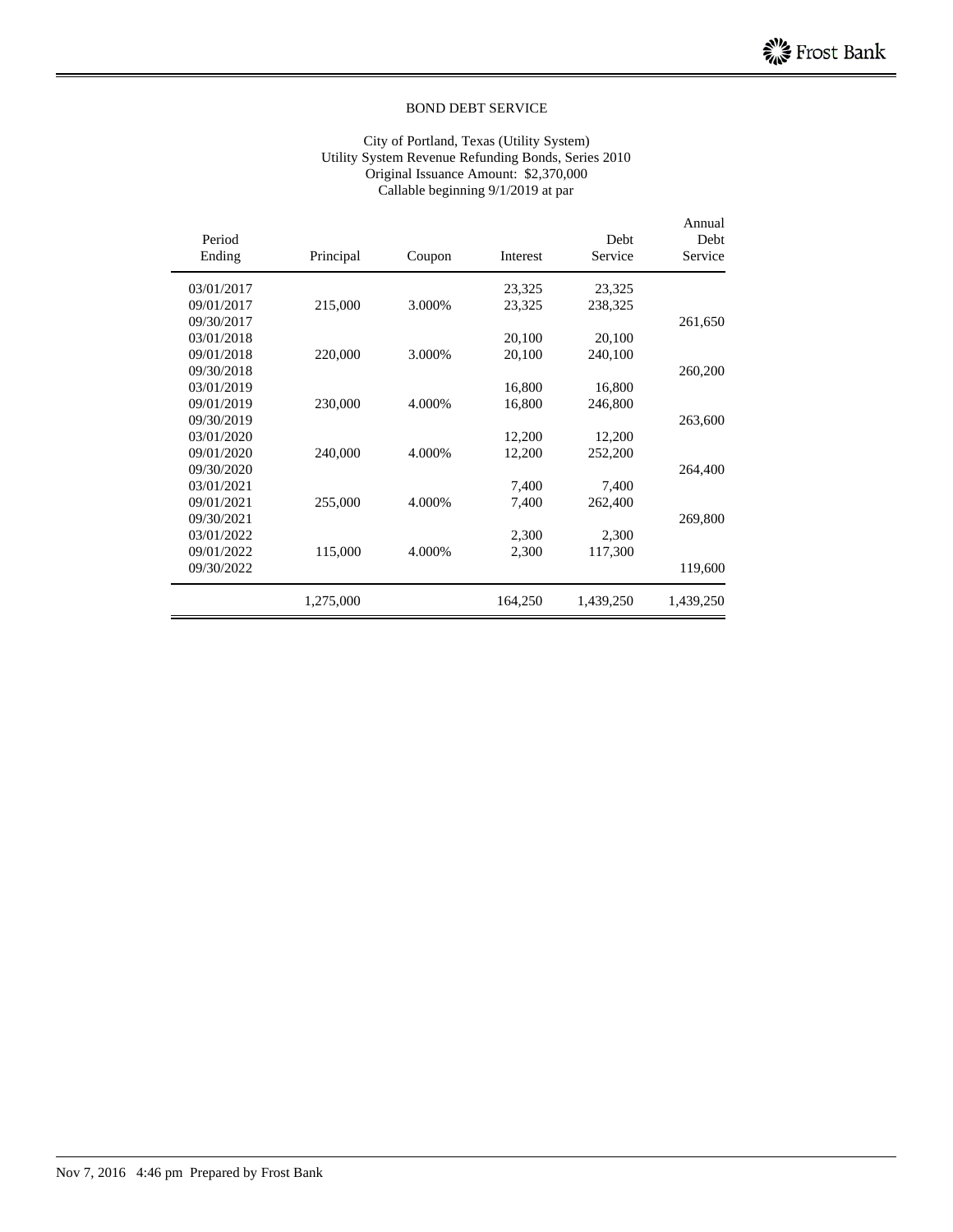#### City of Portland, Texas (Utility System) Utility System Revenue Bonds, Series 2012 Original Issuance Amount: \$193,000 Callable beginning 3/1/2022 at par

| 03/01/2017<br>2,221.20<br>2,221.20<br>8,000<br>09/01/2017<br>1.230%<br>2,221.20<br>10,221.20<br>09/30/2017<br>12,442.40<br>03/01/2018<br>2,172.00<br>2,172.00<br>09/01/2018<br>8,000<br>1.480%<br>2,172.00<br>10,172.00<br>09/30/2018<br>12,344.00<br>03/01/2019<br>2,112.80<br>2,112.80<br>09/01/2019<br>9,000<br>1.730%<br>2,112.80<br>11,112.80<br>09/30/2019<br>13,225.60<br>03/01/2020<br>2,034.95<br>2,034.95<br>09/01/2020<br>9,000<br>1.930%<br>2,034.95<br>11,034.95<br>09/30/2020<br>13,069.90<br>03/01/2021<br>1,948.10<br>1,948.10<br>09/01/2021<br>9,000<br>2.130%<br>1,948.10<br>10,948.10<br>09/30/2021<br>12,896.20<br>03/01/2022<br>1,852.25<br>1,852.25<br>09/01/2022<br>10,000<br>2.480%<br>11,852.25<br>1,852.25<br>09/30/2022<br>13,704.50<br>03/01/2023<br>1,728.25<br>1,728.25<br>09/01/2023<br>10,000<br>2.680%<br>1,728.25<br>11,728.25<br>09/30/2023<br>13,456.50<br>03/01/2024<br>1,594.25<br>1,594.25<br>10,000<br>09/01/2024<br>2.830%<br>1,594.25<br>11,594.25<br>09/30/2024<br>13,188.50<br>03/01/2025<br>1,452.75<br>1,452.75<br>09/01/2025<br>11,000<br>2.980%<br>1,452.75<br>12,452.75<br>09/30/2025<br>13,905.50<br>03/01/2026<br>1,288.85<br>1,288.85<br>09/01/2026<br>11,000<br>3.080%<br>1,288.85<br>12,288.85<br>09/30/2026<br>13,577.70<br>03/01/2027<br>1,119.45<br>1,119.45<br>09/01/2027<br>12,000<br>3.380%<br>1,119.45<br>13,119.45<br>09/30/2027<br>14,238.90<br>03/01/2028<br>916.65<br>916.65<br>09/01/2028<br>12,000<br>3.480%<br>916.65<br>12,916.65<br>09/30/2028<br>13,833.30<br>03/01/2029<br>707.85<br>707.85<br>09/01/2029<br>13,000<br>3.580%<br>707.85<br>13,707.85<br>09/30/2029<br>14,415.70<br>03/01/2030<br>475.15<br>475.15<br>3.630%<br>09/01/2030<br>13,000<br>475.15<br>13,475.15<br>09/30/2030<br>13,950.30<br>239.20<br>239.20<br>03/01/2031<br>09/01/2031<br>3.680%<br>239.20<br>13,239.20<br>13,000<br>09/30/2031<br>13,478.40<br>158,000<br>43,727.40<br>201,727.40<br>201,727.40 | Period<br>Ending | Principal | Coupon | Interest | Debt Service | Annual<br>Debt Service |
|---------------------------------------------------------------------------------------------------------------------------------------------------------------------------------------------------------------------------------------------------------------------------------------------------------------------------------------------------------------------------------------------------------------------------------------------------------------------------------------------------------------------------------------------------------------------------------------------------------------------------------------------------------------------------------------------------------------------------------------------------------------------------------------------------------------------------------------------------------------------------------------------------------------------------------------------------------------------------------------------------------------------------------------------------------------------------------------------------------------------------------------------------------------------------------------------------------------------------------------------------------------------------------------------------------------------------------------------------------------------------------------------------------------------------------------------------------------------------------------------------------------------------------------------------------------------------------------------------------------------------------------------------------------------------------------------------------------------------------------------------------------------------------------------------------------------------------------------------------------------------------------------------------------------------------------------------------|------------------|-----------|--------|----------|--------------|------------------------|
|                                                                                                                                                                                                                                                                                                                                                                                                                                                                                                                                                                                                                                                                                                                                                                                                                                                                                                                                                                                                                                                                                                                                                                                                                                                                                                                                                                                                                                                                                                                                                                                                                                                                                                                                                                                                                                                                                                                                                         |                  |           |        |          |              |                        |
|                                                                                                                                                                                                                                                                                                                                                                                                                                                                                                                                                                                                                                                                                                                                                                                                                                                                                                                                                                                                                                                                                                                                                                                                                                                                                                                                                                                                                                                                                                                                                                                                                                                                                                                                                                                                                                                                                                                                                         |                  |           |        |          |              |                        |
|                                                                                                                                                                                                                                                                                                                                                                                                                                                                                                                                                                                                                                                                                                                                                                                                                                                                                                                                                                                                                                                                                                                                                                                                                                                                                                                                                                                                                                                                                                                                                                                                                                                                                                                                                                                                                                                                                                                                                         |                  |           |        |          |              |                        |
|                                                                                                                                                                                                                                                                                                                                                                                                                                                                                                                                                                                                                                                                                                                                                                                                                                                                                                                                                                                                                                                                                                                                                                                                                                                                                                                                                                                                                                                                                                                                                                                                                                                                                                                                                                                                                                                                                                                                                         |                  |           |        |          |              |                        |
|                                                                                                                                                                                                                                                                                                                                                                                                                                                                                                                                                                                                                                                                                                                                                                                                                                                                                                                                                                                                                                                                                                                                                                                                                                                                                                                                                                                                                                                                                                                                                                                                                                                                                                                                                                                                                                                                                                                                                         |                  |           |        |          |              |                        |
|                                                                                                                                                                                                                                                                                                                                                                                                                                                                                                                                                                                                                                                                                                                                                                                                                                                                                                                                                                                                                                                                                                                                                                                                                                                                                                                                                                                                                                                                                                                                                                                                                                                                                                                                                                                                                                                                                                                                                         |                  |           |        |          |              |                        |
|                                                                                                                                                                                                                                                                                                                                                                                                                                                                                                                                                                                                                                                                                                                                                                                                                                                                                                                                                                                                                                                                                                                                                                                                                                                                                                                                                                                                                                                                                                                                                                                                                                                                                                                                                                                                                                                                                                                                                         |                  |           |        |          |              |                        |
|                                                                                                                                                                                                                                                                                                                                                                                                                                                                                                                                                                                                                                                                                                                                                                                                                                                                                                                                                                                                                                                                                                                                                                                                                                                                                                                                                                                                                                                                                                                                                                                                                                                                                                                                                                                                                                                                                                                                                         |                  |           |        |          |              |                        |
|                                                                                                                                                                                                                                                                                                                                                                                                                                                                                                                                                                                                                                                                                                                                                                                                                                                                                                                                                                                                                                                                                                                                                                                                                                                                                                                                                                                                                                                                                                                                                                                                                                                                                                                                                                                                                                                                                                                                                         |                  |           |        |          |              |                        |
|                                                                                                                                                                                                                                                                                                                                                                                                                                                                                                                                                                                                                                                                                                                                                                                                                                                                                                                                                                                                                                                                                                                                                                                                                                                                                                                                                                                                                                                                                                                                                                                                                                                                                                                                                                                                                                                                                                                                                         |                  |           |        |          |              |                        |
|                                                                                                                                                                                                                                                                                                                                                                                                                                                                                                                                                                                                                                                                                                                                                                                                                                                                                                                                                                                                                                                                                                                                                                                                                                                                                                                                                                                                                                                                                                                                                                                                                                                                                                                                                                                                                                                                                                                                                         |                  |           |        |          |              |                        |
|                                                                                                                                                                                                                                                                                                                                                                                                                                                                                                                                                                                                                                                                                                                                                                                                                                                                                                                                                                                                                                                                                                                                                                                                                                                                                                                                                                                                                                                                                                                                                                                                                                                                                                                                                                                                                                                                                                                                                         |                  |           |        |          |              |                        |
|                                                                                                                                                                                                                                                                                                                                                                                                                                                                                                                                                                                                                                                                                                                                                                                                                                                                                                                                                                                                                                                                                                                                                                                                                                                                                                                                                                                                                                                                                                                                                                                                                                                                                                                                                                                                                                                                                                                                                         |                  |           |        |          |              |                        |
|                                                                                                                                                                                                                                                                                                                                                                                                                                                                                                                                                                                                                                                                                                                                                                                                                                                                                                                                                                                                                                                                                                                                                                                                                                                                                                                                                                                                                                                                                                                                                                                                                                                                                                                                                                                                                                                                                                                                                         |                  |           |        |          |              |                        |
|                                                                                                                                                                                                                                                                                                                                                                                                                                                                                                                                                                                                                                                                                                                                                                                                                                                                                                                                                                                                                                                                                                                                                                                                                                                                                                                                                                                                                                                                                                                                                                                                                                                                                                                                                                                                                                                                                                                                                         |                  |           |        |          |              |                        |
|                                                                                                                                                                                                                                                                                                                                                                                                                                                                                                                                                                                                                                                                                                                                                                                                                                                                                                                                                                                                                                                                                                                                                                                                                                                                                                                                                                                                                                                                                                                                                                                                                                                                                                                                                                                                                                                                                                                                                         |                  |           |        |          |              |                        |
|                                                                                                                                                                                                                                                                                                                                                                                                                                                                                                                                                                                                                                                                                                                                                                                                                                                                                                                                                                                                                                                                                                                                                                                                                                                                                                                                                                                                                                                                                                                                                                                                                                                                                                                                                                                                                                                                                                                                                         |                  |           |        |          |              |                        |
|                                                                                                                                                                                                                                                                                                                                                                                                                                                                                                                                                                                                                                                                                                                                                                                                                                                                                                                                                                                                                                                                                                                                                                                                                                                                                                                                                                                                                                                                                                                                                                                                                                                                                                                                                                                                                                                                                                                                                         |                  |           |        |          |              |                        |
|                                                                                                                                                                                                                                                                                                                                                                                                                                                                                                                                                                                                                                                                                                                                                                                                                                                                                                                                                                                                                                                                                                                                                                                                                                                                                                                                                                                                                                                                                                                                                                                                                                                                                                                                                                                                                                                                                                                                                         |                  |           |        |          |              |                        |
|                                                                                                                                                                                                                                                                                                                                                                                                                                                                                                                                                                                                                                                                                                                                                                                                                                                                                                                                                                                                                                                                                                                                                                                                                                                                                                                                                                                                                                                                                                                                                                                                                                                                                                                                                                                                                                                                                                                                                         |                  |           |        |          |              |                        |
|                                                                                                                                                                                                                                                                                                                                                                                                                                                                                                                                                                                                                                                                                                                                                                                                                                                                                                                                                                                                                                                                                                                                                                                                                                                                                                                                                                                                                                                                                                                                                                                                                                                                                                                                                                                                                                                                                                                                                         |                  |           |        |          |              |                        |
|                                                                                                                                                                                                                                                                                                                                                                                                                                                                                                                                                                                                                                                                                                                                                                                                                                                                                                                                                                                                                                                                                                                                                                                                                                                                                                                                                                                                                                                                                                                                                                                                                                                                                                                                                                                                                                                                                                                                                         |                  |           |        |          |              |                        |
|                                                                                                                                                                                                                                                                                                                                                                                                                                                                                                                                                                                                                                                                                                                                                                                                                                                                                                                                                                                                                                                                                                                                                                                                                                                                                                                                                                                                                                                                                                                                                                                                                                                                                                                                                                                                                                                                                                                                                         |                  |           |        |          |              |                        |
|                                                                                                                                                                                                                                                                                                                                                                                                                                                                                                                                                                                                                                                                                                                                                                                                                                                                                                                                                                                                                                                                                                                                                                                                                                                                                                                                                                                                                                                                                                                                                                                                                                                                                                                                                                                                                                                                                                                                                         |                  |           |        |          |              |                        |
|                                                                                                                                                                                                                                                                                                                                                                                                                                                                                                                                                                                                                                                                                                                                                                                                                                                                                                                                                                                                                                                                                                                                                                                                                                                                                                                                                                                                                                                                                                                                                                                                                                                                                                                                                                                                                                                                                                                                                         |                  |           |        |          |              |                        |
|                                                                                                                                                                                                                                                                                                                                                                                                                                                                                                                                                                                                                                                                                                                                                                                                                                                                                                                                                                                                                                                                                                                                                                                                                                                                                                                                                                                                                                                                                                                                                                                                                                                                                                                                                                                                                                                                                                                                                         |                  |           |        |          |              |                        |
|                                                                                                                                                                                                                                                                                                                                                                                                                                                                                                                                                                                                                                                                                                                                                                                                                                                                                                                                                                                                                                                                                                                                                                                                                                                                                                                                                                                                                                                                                                                                                                                                                                                                                                                                                                                                                                                                                                                                                         |                  |           |        |          |              |                        |
|                                                                                                                                                                                                                                                                                                                                                                                                                                                                                                                                                                                                                                                                                                                                                                                                                                                                                                                                                                                                                                                                                                                                                                                                                                                                                                                                                                                                                                                                                                                                                                                                                                                                                                                                                                                                                                                                                                                                                         |                  |           |        |          |              |                        |
|                                                                                                                                                                                                                                                                                                                                                                                                                                                                                                                                                                                                                                                                                                                                                                                                                                                                                                                                                                                                                                                                                                                                                                                                                                                                                                                                                                                                                                                                                                                                                                                                                                                                                                                                                                                                                                                                                                                                                         |                  |           |        |          |              |                        |
|                                                                                                                                                                                                                                                                                                                                                                                                                                                                                                                                                                                                                                                                                                                                                                                                                                                                                                                                                                                                                                                                                                                                                                                                                                                                                                                                                                                                                                                                                                                                                                                                                                                                                                                                                                                                                                                                                                                                                         |                  |           |        |          |              |                        |
|                                                                                                                                                                                                                                                                                                                                                                                                                                                                                                                                                                                                                                                                                                                                                                                                                                                                                                                                                                                                                                                                                                                                                                                                                                                                                                                                                                                                                                                                                                                                                                                                                                                                                                                                                                                                                                                                                                                                                         |                  |           |        |          |              |                        |
|                                                                                                                                                                                                                                                                                                                                                                                                                                                                                                                                                                                                                                                                                                                                                                                                                                                                                                                                                                                                                                                                                                                                                                                                                                                                                                                                                                                                                                                                                                                                                                                                                                                                                                                                                                                                                                                                                                                                                         |                  |           |        |          |              |                        |
|                                                                                                                                                                                                                                                                                                                                                                                                                                                                                                                                                                                                                                                                                                                                                                                                                                                                                                                                                                                                                                                                                                                                                                                                                                                                                                                                                                                                                                                                                                                                                                                                                                                                                                                                                                                                                                                                                                                                                         |                  |           |        |          |              |                        |
|                                                                                                                                                                                                                                                                                                                                                                                                                                                                                                                                                                                                                                                                                                                                                                                                                                                                                                                                                                                                                                                                                                                                                                                                                                                                                                                                                                                                                                                                                                                                                                                                                                                                                                                                                                                                                                                                                                                                                         |                  |           |        |          |              |                        |
|                                                                                                                                                                                                                                                                                                                                                                                                                                                                                                                                                                                                                                                                                                                                                                                                                                                                                                                                                                                                                                                                                                                                                                                                                                                                                                                                                                                                                                                                                                                                                                                                                                                                                                                                                                                                                                                                                                                                                         |                  |           |        |          |              |                        |
|                                                                                                                                                                                                                                                                                                                                                                                                                                                                                                                                                                                                                                                                                                                                                                                                                                                                                                                                                                                                                                                                                                                                                                                                                                                                                                                                                                                                                                                                                                                                                                                                                                                                                                                                                                                                                                                                                                                                                         |                  |           |        |          |              |                        |
|                                                                                                                                                                                                                                                                                                                                                                                                                                                                                                                                                                                                                                                                                                                                                                                                                                                                                                                                                                                                                                                                                                                                                                                                                                                                                                                                                                                                                                                                                                                                                                                                                                                                                                                                                                                                                                                                                                                                                         |                  |           |        |          |              |                        |
|                                                                                                                                                                                                                                                                                                                                                                                                                                                                                                                                                                                                                                                                                                                                                                                                                                                                                                                                                                                                                                                                                                                                                                                                                                                                                                                                                                                                                                                                                                                                                                                                                                                                                                                                                                                                                                                                                                                                                         |                  |           |        |          |              |                        |
|                                                                                                                                                                                                                                                                                                                                                                                                                                                                                                                                                                                                                                                                                                                                                                                                                                                                                                                                                                                                                                                                                                                                                                                                                                                                                                                                                                                                                                                                                                                                                                                                                                                                                                                                                                                                                                                                                                                                                         |                  |           |        |          |              |                        |
|                                                                                                                                                                                                                                                                                                                                                                                                                                                                                                                                                                                                                                                                                                                                                                                                                                                                                                                                                                                                                                                                                                                                                                                                                                                                                                                                                                                                                                                                                                                                                                                                                                                                                                                                                                                                                                                                                                                                                         |                  |           |        |          |              |                        |
|                                                                                                                                                                                                                                                                                                                                                                                                                                                                                                                                                                                                                                                                                                                                                                                                                                                                                                                                                                                                                                                                                                                                                                                                                                                                                                                                                                                                                                                                                                                                                                                                                                                                                                                                                                                                                                                                                                                                                         |                  |           |        |          |              |                        |
|                                                                                                                                                                                                                                                                                                                                                                                                                                                                                                                                                                                                                                                                                                                                                                                                                                                                                                                                                                                                                                                                                                                                                                                                                                                                                                                                                                                                                                                                                                                                                                                                                                                                                                                                                                                                                                                                                                                                                         |                  |           |        |          |              |                        |
|                                                                                                                                                                                                                                                                                                                                                                                                                                                                                                                                                                                                                                                                                                                                                                                                                                                                                                                                                                                                                                                                                                                                                                                                                                                                                                                                                                                                                                                                                                                                                                                                                                                                                                                                                                                                                                                                                                                                                         |                  |           |        |          |              |                        |
|                                                                                                                                                                                                                                                                                                                                                                                                                                                                                                                                                                                                                                                                                                                                                                                                                                                                                                                                                                                                                                                                                                                                                                                                                                                                                                                                                                                                                                                                                                                                                                                                                                                                                                                                                                                                                                                                                                                                                         |                  |           |        |          |              |                        |
|                                                                                                                                                                                                                                                                                                                                                                                                                                                                                                                                                                                                                                                                                                                                                                                                                                                                                                                                                                                                                                                                                                                                                                                                                                                                                                                                                                                                                                                                                                                                                                                                                                                                                                                                                                                                                                                                                                                                                         |                  |           |        |          |              |                        |
|                                                                                                                                                                                                                                                                                                                                                                                                                                                                                                                                                                                                                                                                                                                                                                                                                                                                                                                                                                                                                                                                                                                                                                                                                                                                                                                                                                                                                                                                                                                                                                                                                                                                                                                                                                                                                                                                                                                                                         |                  |           |        |          |              |                        |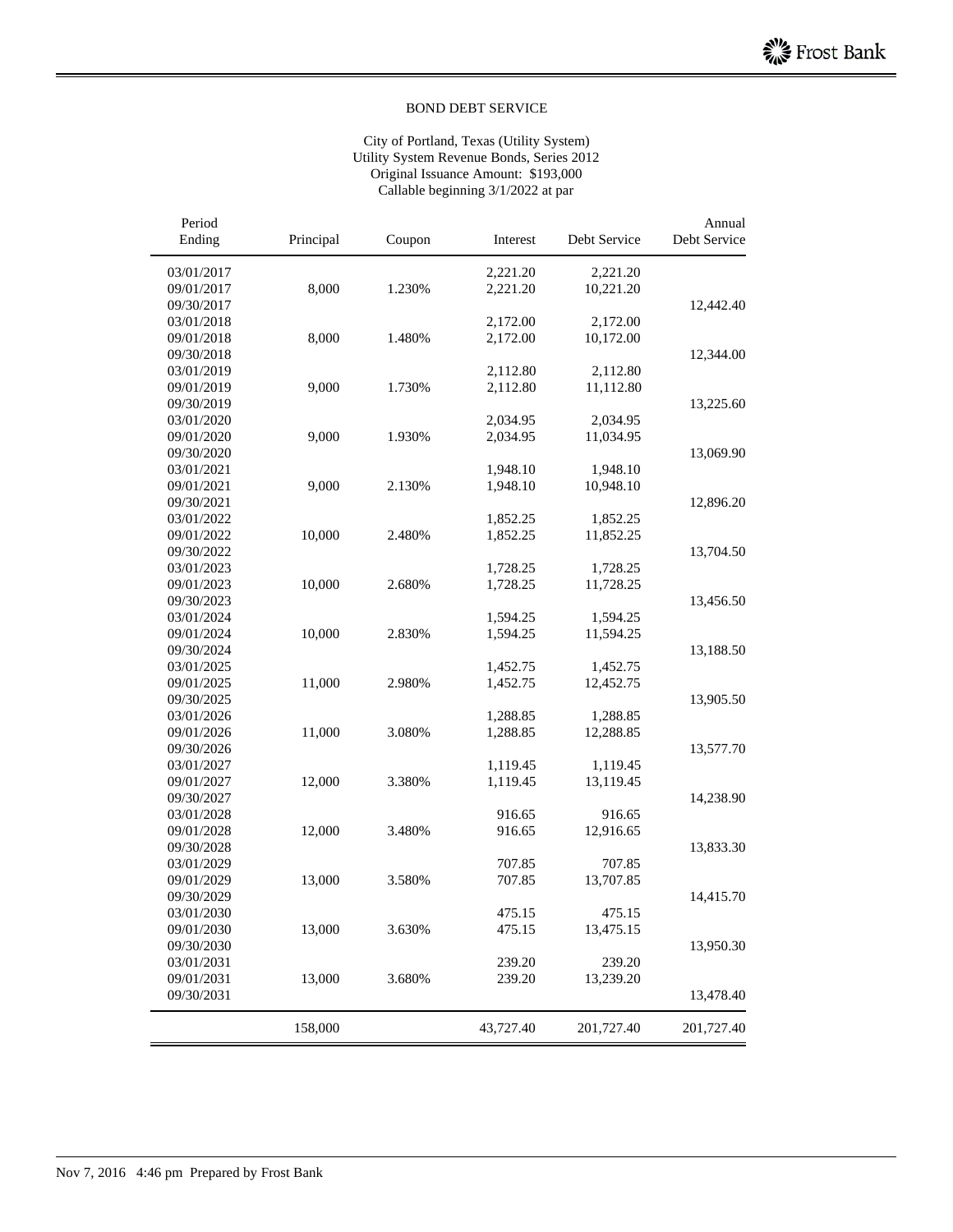#### City of Portland, Texas (Utility System) Utility System Revenue and Refunding Bonds, Series 2012 Original Issuance Amount: \$7,380,000 Callable beginning 9/1/2021 at par

| Period                   |           |        |              |              | Annual<br>Debt |
|--------------------------|-----------|--------|--------------|--------------|----------------|
| Ending                   | Principal | Coupon | Interest     | Debt Service | Service        |
| 03/01/2017               |           |        | 103,312.50   | 103,312.50   |                |
| 09/01/2017               | 335,000   | 2.500% | 103,312.50   | 438,312.50   |                |
| 09/30/2017               |           |        |              |              | 541,625        |
| 03/01/2018               |           |        | 99,125.00    | 99,125.00    |                |
| 09/01/2018               | 345,000   | 3.000% | 99,125.00    | 444,125.00   |                |
| 09/30/2018               |           |        |              |              | 543,250        |
| 03/01/2019               |           |        | 93,950.00    | 93,950.00    |                |
| 09/01/2019               | 350,000   | 3.000% | 93,950.00    | 443,950.00   |                |
| 09/30/2019               |           |        |              |              | 537,900        |
| 03/01/2020               |           |        | 88,700.00    | 88,700.00    |                |
| 09/01/2020               | 360,000   | 3.000% | 88,700.00    | 448,700.00   |                |
| 09/30/2020               |           |        |              |              | 537,400        |
| 03/01/2021               |           |        | 83,300.00    | 83,300.00    |                |
| 09/01/2021               | 365,000   | 4.000% | 83,300.00    | 448,300.00   |                |
| 09/30/2021               |           |        |              |              | 531,600        |
| 03/01/2022               |           |        | 76,000.00    | 76,000.00    |                |
| 09/01/2022               | 380,000   | 4.000% | 76,000.00    | 456,000.00   |                |
| 09/30/2022               |           |        |              |              | 532,000        |
| 03/01/2023               |           |        | 68,400.00    | 68,400.00    |                |
| 09/01/2023               | 400,000   | 4.000% | 68,400.00    | 468,400.00   |                |
| 09/30/2023               |           |        |              |              | 536,800        |
| 03/01/2024               |           |        | 60,400.00    | 60,400.00    |                |
| 09/01/2024               | 415,000   | 4.000% | 60,400.00    | 475,400.00   |                |
| 09/30/2024               |           |        |              |              | 535,800        |
| 03/01/2025               |           |        | 52,100.00    | 52,100.00    |                |
| 09/01/2025               | 430,000   | 4.000% | 52,100.00    | 482,100.00   |                |
| 09/30/2025               |           |        |              |              | 534,200        |
| 03/01/2026               |           |        | 43,500.00    | 43,500.00    |                |
| 09/01/2026               | 275,000   | 4.000% | 43,500.00    | 318,500.00   |                |
|                          |           |        |              |              |                |
| 09/30/2026<br>03/01/2027 |           |        |              |              | 362,000        |
|                          |           |        | 38,000.00    | 38,000.00    |                |
| 09/01/2027               | 285,000   | 4.000% | 38,000.00    | 323,000.00   |                |
| 09/30/2027               |           |        |              |              | 361,000        |
| 03/01/2028               |           |        | 32,300.00    | 32,300.00    |                |
| 09/01/2028               | 300,000   | 4.000% | 32,300.00    | 332,300.00   |                |
| 09/30/2028               |           |        |              |              | 364,600        |
| 03/01/2029               |           |        | 26,300.00    | 26,300.00    |                |
| 09/01/2029               | 310,000   | 4.000% | 26,300.00    | 336,300.00   |                |
| 09/30/2029               |           |        |              |              | 362,600        |
| 03/01/2030               |           |        | 20,100.00    | 20,100.00    |                |
| 09/01/2030               | 320,000   | 4.000% | 20,100.00    | 340,100.00   |                |
| 09/30/2030               |           |        |              |              | 360,200        |
| 03/01/2031               |           |        | 13,700.00    | 13,700.00    |                |
| 09/01/2031               | 335,000   | 4.000% | 13,700.00    | 348,700.00   |                |
| 09/30/2031               |           |        |              |              | 362,400        |
| 03/01/2032               |           |        | 7,000.00     | 7,000.00     |                |
| 09/01/2032               | 350,000   | 4.000% | 7,000.00     | 357,000.00   |                |
| 09/30/2032               |           |        |              |              | 364,000        |
|                          | 5,555,000 |        | 1,812,375.00 | 7,367,375.00 | 7,367,375      |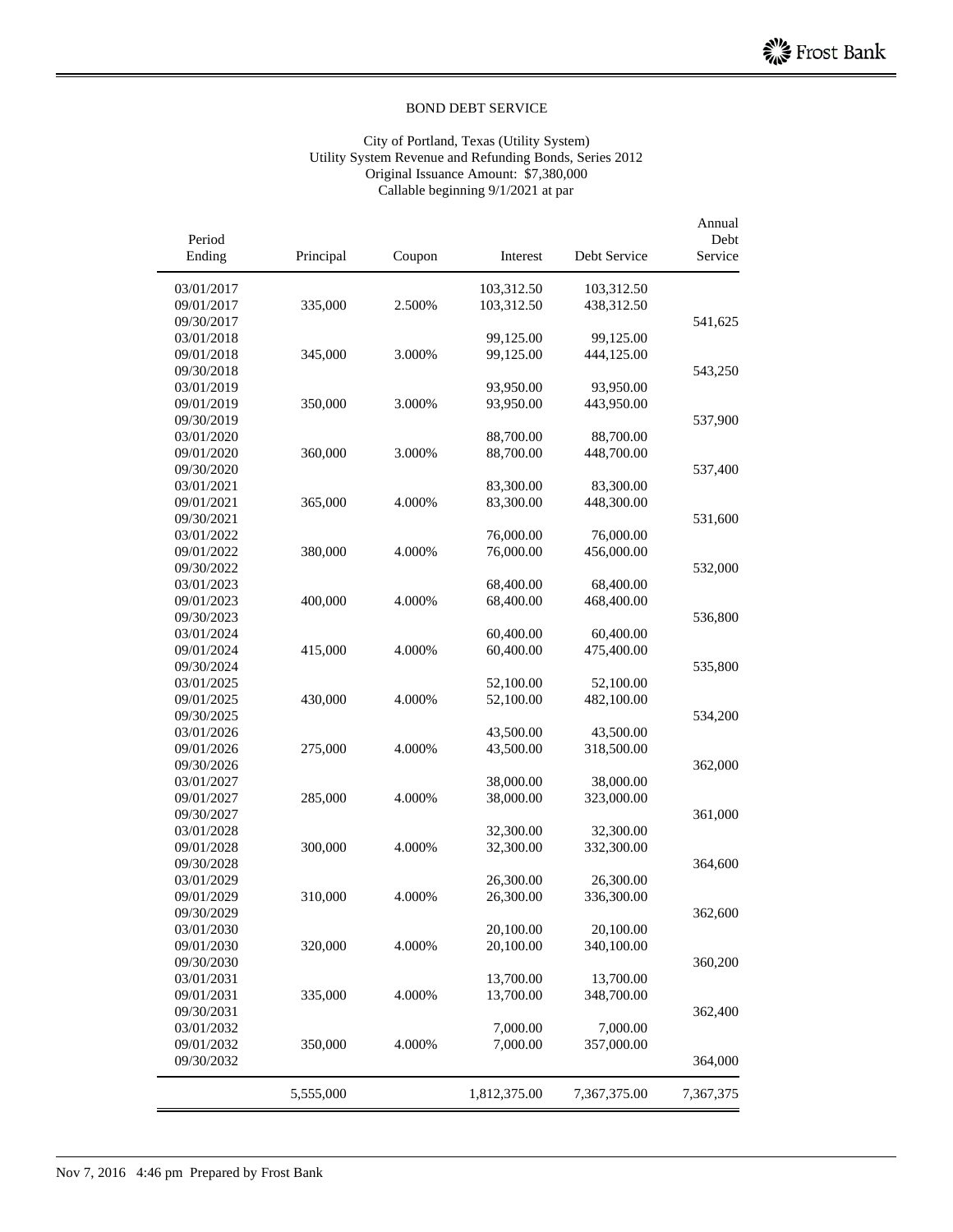#### City of Portland, Texas (Sales Tax) Combined Sales Tax Debt Service Requirements Combined Payments by Fiscal Year Series 2013 and 2015 Bond Issues

| Period<br>Ending | Principal | Interest     | Debt Service |
|------------------|-----------|--------------|--------------|
| 09/30/2017       | 315,000   | 164,950.00   | 479,950.00   |
| 09/30/2018       | 320,000   | 157,400.00   | 477,400.00   |
| 09/30/2019       | 330,000   | 149,162.50   | 479,162.50   |
| 09/30/2020       | 345,000   | 139,600.00   | 484,600.00   |
| 09/30/2021       | 350,000   | 128,125.00   | 478,125.00   |
| 09/30/2022       | 365,000   | 115,875.00   | 480,875.00   |
| 09/30/2023       | 375,000   | 103,737.50   | 478,737.50   |
| 09/30/2024       | 155,000   | 93,800.00    | 248,800.00   |
| 09/30/2025       | 160,000   | 87,600.00    | 247,600.00   |
| 09/30/2026       | 170,000   | 81,200.00    | 251,200.00   |
| 09/30/2027       | 175,000   | 74,400.00    | 249,400.00   |
| 09/30/2028       | 185,000   | 67,400.00    | 252,400.00   |
| 09/30/2029       | 190,000   | 60,000.00    | 250,000.00   |
| 09/30/2030       | 200,000   | 52,400.00    | 252,400.00   |
| 09/30/2031       | 205,000   | 44,400.00    | 249,400.00   |
| 09/30/2032       | 215,000   | 36,200.00    | 251,200.00   |
| 09/30/2033       | 220,000   | 27,600.00    | 247,600.00   |
| 09/30/2034       | 230,000   | 18,800.00    | 248,800.00   |
| 09/30/2035       | 240,000   | 9,600.00     | 249,600.00   |
|                  | 4,745,000 | 1,612,250.00 | 6,357,250.00 |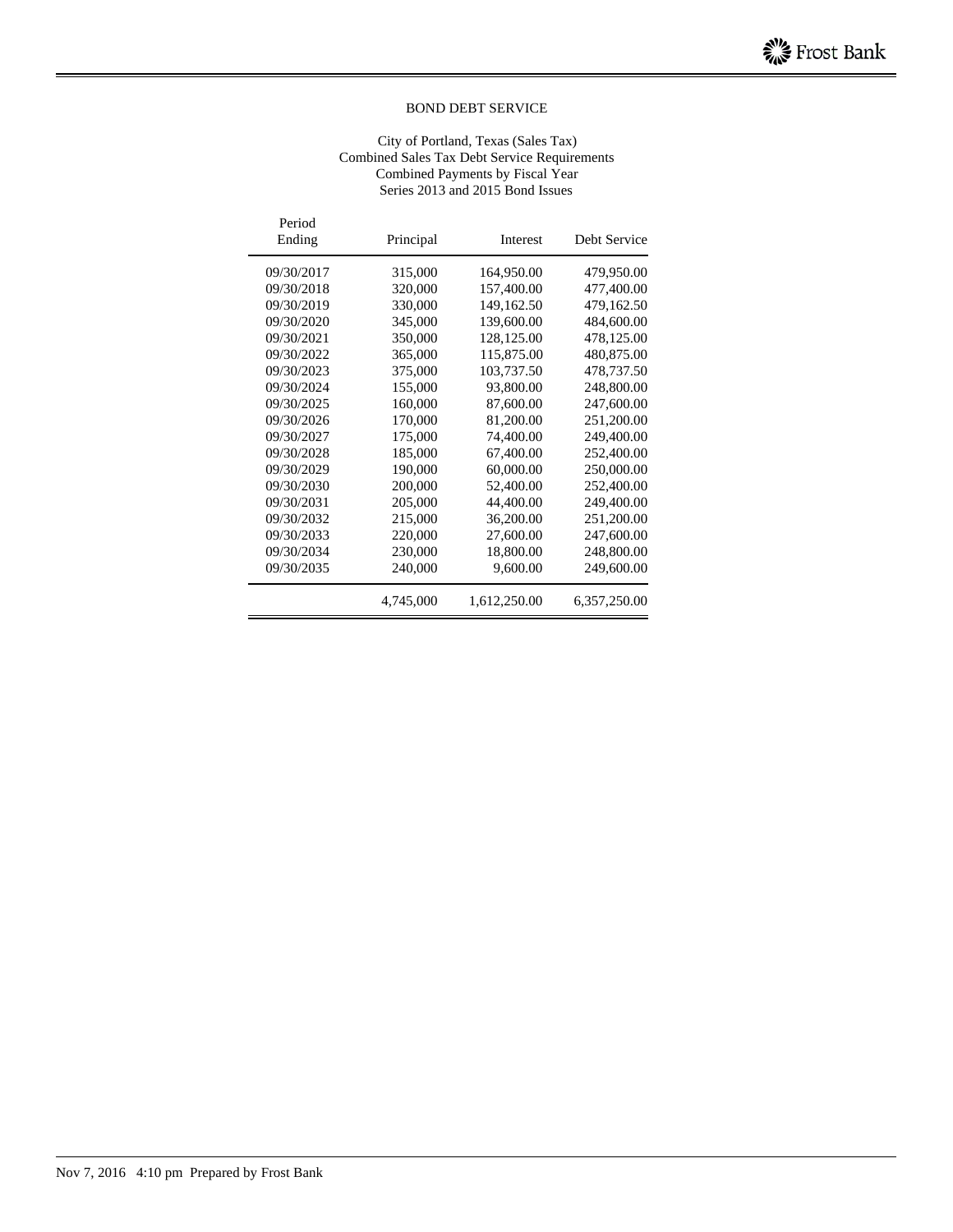#### City of Portland, Texas (Sales Tax) Combined Sales Tax Debt Service Requirements Combined Payments by Date Series 2013 and 2015 Bond Issues

| Period                   |           |                        |              | Annual       |
|--------------------------|-----------|------------------------|--------------|--------------|
| Ending                   | Principal | Interest               | Debt Service | Debt Service |
| 02/15/2017               | 190,000   | 83,425.00              | 273,425.00   |              |
| 08/15/2017               | 125,000   | 81,525.00              | 206,525.00   |              |
| 09/30/2017               |           |                        |              | 479,950.00   |
| 02/15/2018               | 190,000   | 79,650.00              | 269,650.00   |              |
| 08/15/2018               | 130,000   | 77,750.00              | 207,750.00   |              |
| 09/30/2018               |           |                        |              | 477,400.00   |
| 02/15/2019               | 195,000   | 75,800.00              | 270,800.00   |              |
| 08/15/2019               | 135,000   | 73,362.50              | 208,362.50   |              |
| 09/30/2019               |           |                        |              | 479,162.50   |
| 02/15/2020               | 205,000   | 71,337.50              | 276,337.50   |              |
| 08/15/2020               | 140,000   | 68,262.50              | 208,262.50   |              |
| 09/30/2020               |           |                        |              | 484,600.00   |
| 02/15/2021               | 210,000   | 66,162.50              | 276,162.50   |              |
| 08/15/2021               | 140,000   | 61,962.50              | 201,962.50   |              |
| 09/30/2021               |           |                        |              | 478,125.00   |
| 02/15/2022               | 220,000   | 59,862.50              | 279,862.50   |              |
| 08/15/2022               | 145,000   | 56,012.50              | 201,012.50   |              |
| 09/30/2022               |           |                        |              | 480,875.00   |
| 02/15/2023               | 225,000   | 53,837.50              | 278,837.50   |              |
| 08/15/2023               | 150,000   | 49,900.00              | 199,900.00   |              |
| 09/30/2023               |           |                        |              | 478,737.50   |
| 02/15/2024               |           | 46,900.00              | 46,900.00    |              |
| 08/15/2024               | 155,000   | 46,900.00              | 201,900.00   |              |
| 09/30/2024               |           |                        |              | 248,800.00   |
| 02/15/2025               |           | 43,800.00              | 43,800.00    |              |
| 08/15/2025               | 160,000   | 43,800.00              | 203,800.00   |              |
| 09/30/2025               |           |                        |              | 247,600.00   |
| 02/15/2026               |           | 40,600.00              | 40,600.00    |              |
| 08/15/2026               | 170,000   | 40,600.00              | 210,600.00   |              |
| 09/30/2026               |           |                        |              | 251,200.00   |
| 02/15/2027               |           | 37,200.00              | 37,200.00    |              |
| 08/15/2027               | 175,000   | 37,200.00              | 212,200.00   |              |
| 09/30/2027               |           |                        |              | 249,400.00   |
| 02/15/2028               |           | 33,700.00              | 33,700.00    |              |
| 08/15/2028               | 185,000   | 33,700.00              | 218,700.00   |              |
| 09/30/2028               |           |                        |              | 252,400.00   |
| 02/15/2029<br>08/15/2029 |           | 30,000.00              | 30,000.00    |              |
| 09/30/2029               | 190,000   | 30,000.00              | 220,000.00   |              |
|                          |           |                        |              | 250,000.00   |
| 02/15/2030               |           | 26,200.00<br>26,200.00 | 26,200.00    |              |
| 08/15/2030<br>09/30/2030 | 200,000   |                        | 226,200.00   |              |
| 02/15/2031               |           | 22,200.00              | 22,200.00    | 252,400.00   |
| 08/15/2031               | 205,000   | 22,200.00              | 227,200.00   |              |
| 09/30/2031               |           |                        |              | 249,400.00   |
| 02/15/2032               |           | 18,100.00              | 18,100.00    |              |
| 08/15/2032               | 215,000   | 18,100.00              | 233,100.00   |              |
| 09/30/2032               |           |                        |              | 251,200.00   |
| 02/15/2033               |           | 13,800.00              | 13,800.00    |              |
| 08/15/2033               | 220,000   | 13,800.00              | 233,800.00   |              |
| 09/30/2033               |           |                        |              | 247,600.00   |
| 02/15/2034               |           | 9,400.00               | 9,400.00     |              |
| 08/15/2034               | 230,000   | 9,400.00               | 239,400.00   |              |
|                          |           |                        |              |              |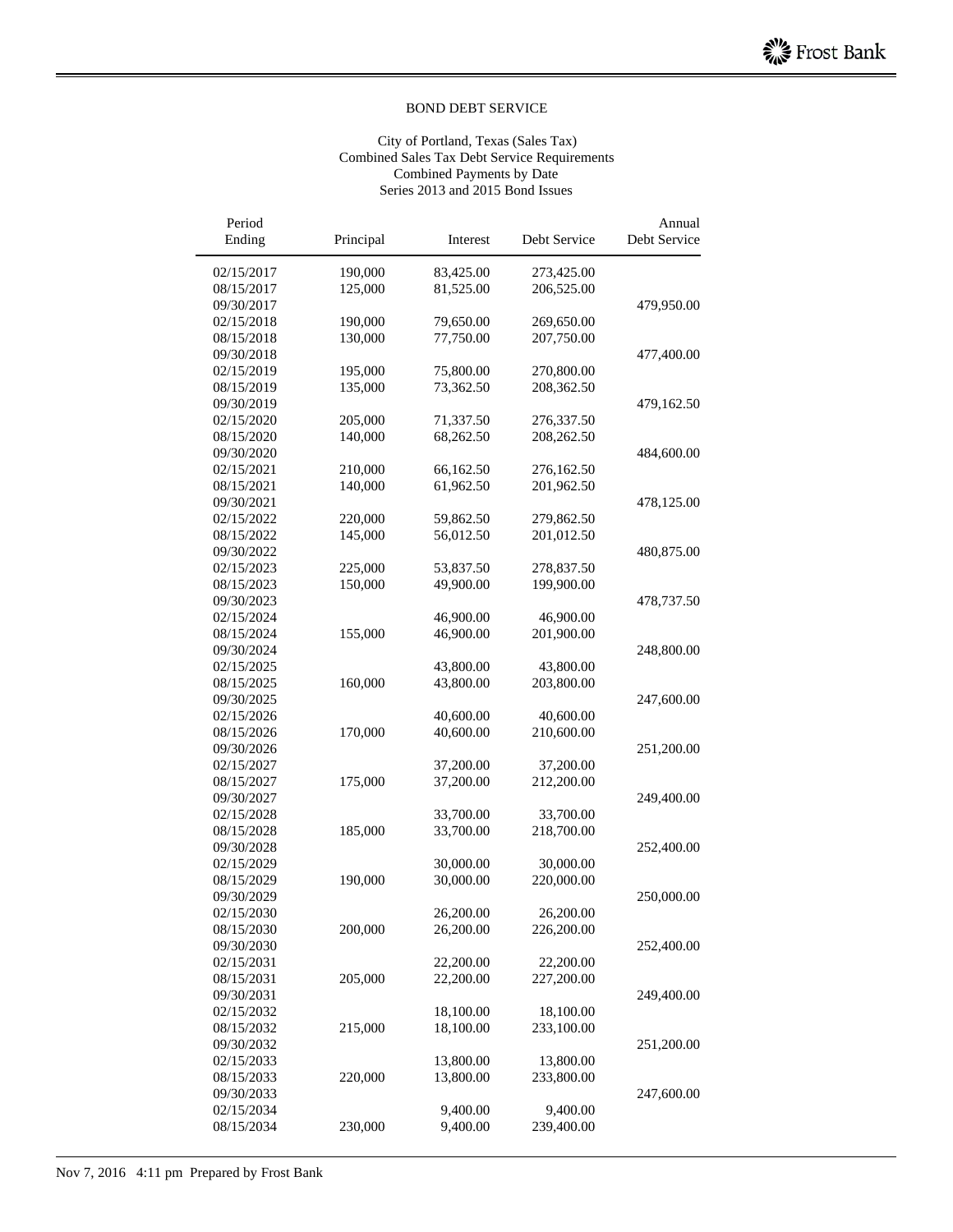#### City of Portland, Texas (Sales Tax) Combined Sales Tax Debt Service Requirements Combined Payments by Date Series 2013 and 2015 Bond Issues

| Annual<br>Debt Service | Debt Service | Interest     | Principal | Period<br>Ending |
|------------------------|--------------|--------------|-----------|------------------|
| 248,800.00             |              |              |           | 09/30/2034       |
|                        | 4,800.00     | 4,800.00     |           | 02/15/2035       |
|                        | 244,800.00   | 4,800.00     | 240,000   | 08/15/2035       |
| 249,600.00             |              |              |           | 09/30/2035       |
| 6,357,250.00           | 6,357,250.00 | 1,612,250.00 | 4,745,000 |                  |
|                        |              |              |           |                  |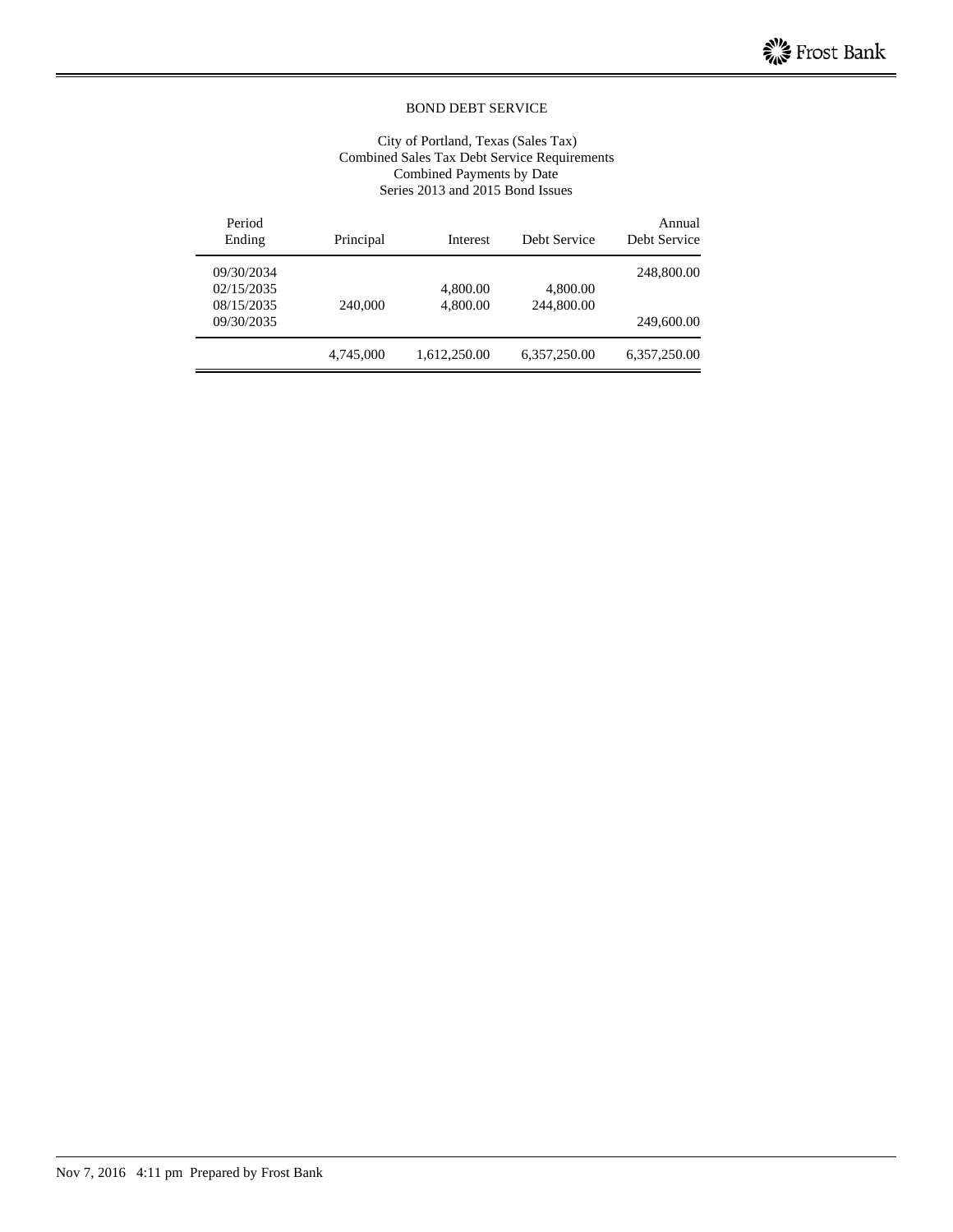#### City of Portland, Texas (Sales Tax) Sales Tax Revenue Refunding Bonds, Series 2013 Original Issuance Amount: \$1,980,000 Non-callable

| Period<br>Ending | Principal | Coupon | Interest   | Debt Service | Annual<br>Debt Service |
|------------------|-----------|--------|------------|--------------|------------------------|
| 02/15/2017       | 190,000   | 2.000% | 21,300.00  | 211,300.00   |                        |
| 08/15/2017       |           |        | 19,400.00  | 19,400.00    |                        |
| 09/30/2017       |           |        |            |              | 230,700.00             |
| 02/15/2018       | 190,000   | 2.000% | 19,400.00  | 209,400.00   |                        |
| 08/15/2018       |           |        | 17,500.00  | 17,500.00    |                        |
| 09/30/2018       |           |        |            |              | 226,900.00             |
| 02/15/2019       | 195,000   | 2.500% | 17,500.00  | 212,500.00   |                        |
| 08/15/2019       |           |        | 15,062.50  | 15,062.50    |                        |
| 09/30/2019       |           |        |            |              | 227,562.50             |
| 02/15/2020       | 205,000   | 3.000% | 15,062.50  | 220,062.50   |                        |
| 08/15/2020       |           |        | 11,987.50  | 11,987.50    |                        |
| 09/30/2020       |           |        |            |              | 232,050.00             |
| 02/15/2021       | 210,000   | 4.000% | 11,987.50  | 221,987.50   |                        |
| 08/15/2021       |           |        | 7,787.50   | 7,787.50     |                        |
| 09/30/2021       |           |        |            |              | 229,775.00             |
| 02/15/2022       | 220,000   | 3.500% | 7,787.50   | 227,787.50   |                        |
| 08/15/2022       |           |        | 3,937.50   | 3,937.50     |                        |
| 09/30/2022       |           |        |            |              | 231,725.00             |
| 02/15/2023       | 225,000   | 3.500% | 3,937.50   | 228,937.50   |                        |
| 09/30/2023       |           |        |            |              | 228,937.50             |
|                  | 1,435,000 |        | 172,650.00 | 1,607,650.00 | 1,607,650.00           |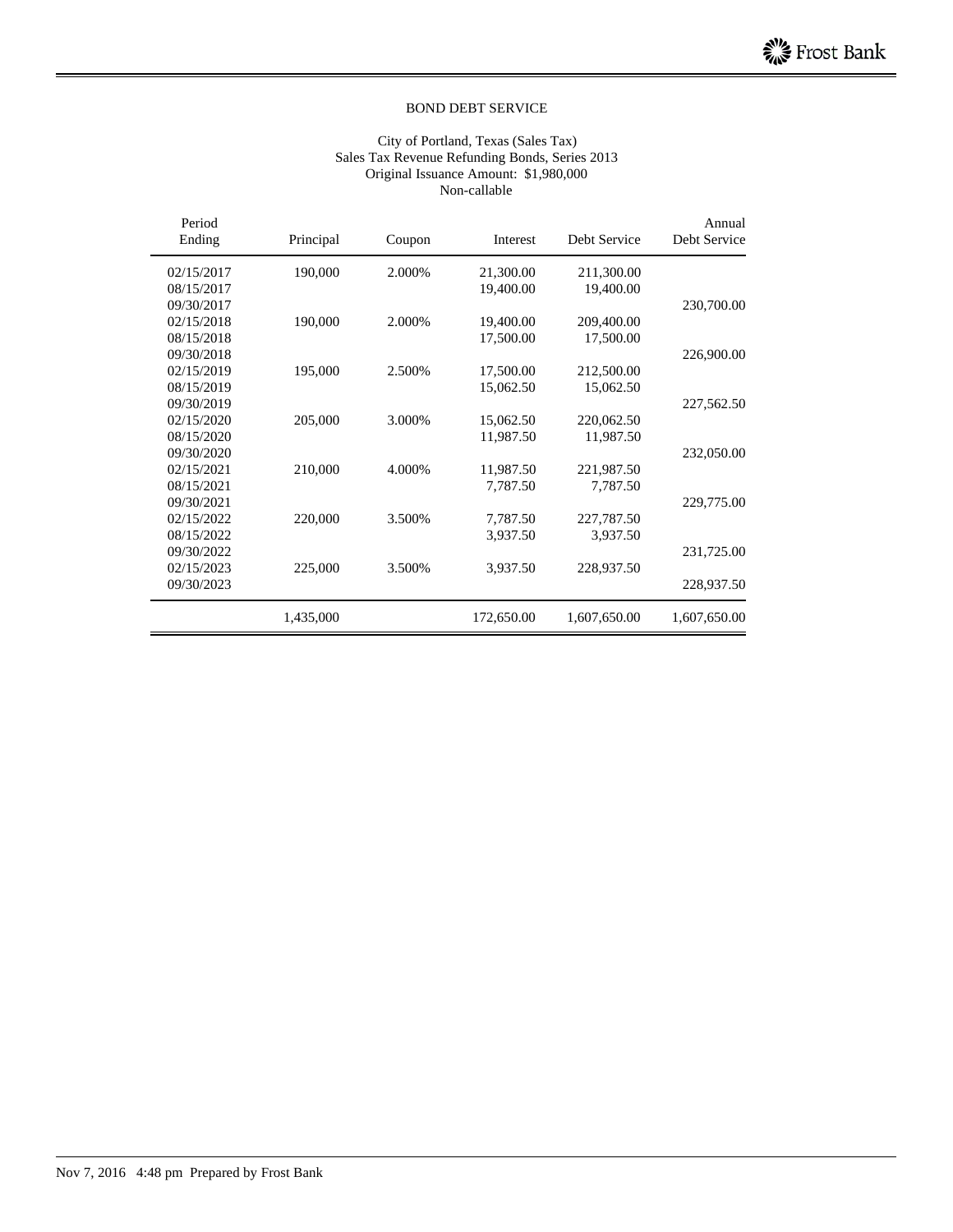City of Portland, Texas (Sales Tax) Sales Tax Revenue Bonds, Series 2015 Original Issuance Amount: \$3,420,000 Callable beginning 8/15/2024 at par

| Period<br>Ending | Principal | Coupon | Interest | Debt<br>Service | Annual<br>Debt<br>Service |
|------------------|-----------|--------|----------|-----------------|---------------------------|
|                  |           |        |          |                 |                           |
| 02/15/2017       |           |        | 62,125   | 62,125          |                           |
| 08/15/2017       | 125,000   | 3.000% | 62,125   | 187,125         |                           |
| 09/30/2017       |           |        |          |                 | 249,250                   |
| 02/15/2018       |           |        | 60,250   | 60,250          |                           |
| 08/15/2018       | 130,000   | 3.000% | 60,250   | 190,250         |                           |
| 09/30/2018       |           |        |          |                 | 250,500                   |
| 02/15/2019       |           |        | 58,300   | 58,300          |                           |
| 08/15/2019       | 135,000   | 3.000% | 58,300   | 193,300         |                           |
| 09/30/2019       |           |        |          |                 | 251,600                   |
| 02/15/2020       |           |        | 56,275   | 56,275          |                           |
| 08/15/2020       | 140,000   | 3.000% | 56,275   | 196,275         |                           |
| 09/30/2020       |           |        |          |                 | 252,550                   |
| 02/15/2021       |           |        | 54,175   | 54,175          |                           |
| 08/15/2021       | 140,000   | 3.000% | 54,175   | 194,175         |                           |
| 09/30/2021       |           |        |          |                 | 248,350                   |
| 02/15/2022       |           |        | 52,075   | 52,075          |                           |
| 08/15/2022       | 145,000   | 3.000% | 52,075   | 197,075         |                           |
| 09/30/2022       |           |        |          |                 | 249,150                   |
| 02/15/2023       |           |        | 49,900   | 49,900          |                           |
| 08/15/2023       | 150,000   | 4.000% | 49,900   | 199,900         |                           |
| 09/30/2023       |           |        |          |                 | 249,800                   |
| 02/15/2024       |           |        | 46,900   | 46,900          |                           |
| 08/15/2024       | 155,000   | 4.000% | 46,900   | 201,900         |                           |
| 09/30/2024       |           |        |          |                 | 248,800                   |
| 02/15/2025       |           |        | 43,800   | 43,800          |                           |
| 08/15/2025       | 160,000   | 4.000% | 43,800   | 203,800         |                           |
| 09/30/2025       |           |        |          |                 | 247,600                   |
| 02/15/2026       |           |        | 40,600   | 40,600          |                           |
| 08/15/2026       | 170,000   | 4.000% | 40,600   | 210,600         |                           |
| 09/30/2026       |           |        |          |                 | 251,200                   |
| 02/15/2027       |           |        | 37,200   | 37,200          |                           |
| 08/15/2027       | 175,000   | 4.000% | 37,200   | 212,200         |                           |
| 09/30/2027       |           |        |          |                 | 249,400                   |
| 02/15/2028       |           |        | 33,700   | 33,700          |                           |
| 08/15/2028       | 185,000   | 4.000% | 33,700   | 218,700         |                           |
| 09/30/2028       |           |        |          |                 | 252,400                   |
| 02/15/2029       |           |        | 30,000   | 30,000          |                           |
| 08/15/2029       | 190,000   | 4.000% | 30,000   | 220,000         |                           |
| 09/30/2029       |           |        |          |                 | 250,000                   |
| 02/15/2030       |           |        | 26,200   | 26,200          |                           |
| 08/15/2030       | 200,000   | 4.000% | 26,200   | 226,200         |                           |
| 09/30/2030       |           |        |          |                 | 252,400                   |
| 02/15/2031       |           |        | 22,200   | 22,200          |                           |
| 08/15/2031       | 205,000   | 4.000% | 22,200   | 227,200         |                           |
| 09/30/2031       |           |        |          |                 | 249,400                   |
| 02/15/2032       |           |        | 18,100   | 18,100          |                           |
| 08/15/2032       | 215,000   | 4.000% | 18,100   | 233,100         |                           |
| 09/30/2032       |           |        |          |                 | 251,200                   |
| 02/15/2033       |           |        | 13,800   | 13,800          |                           |
| 08/15/2033       | 220,000   | 4.000% | 13,800   | 233,800         |                           |
| 09/30/2033       |           |        |          |                 | 247,600                   |
| 02/15/2034       |           |        | 9,400    | 9,400           |                           |
|                  |           |        |          |                 |                           |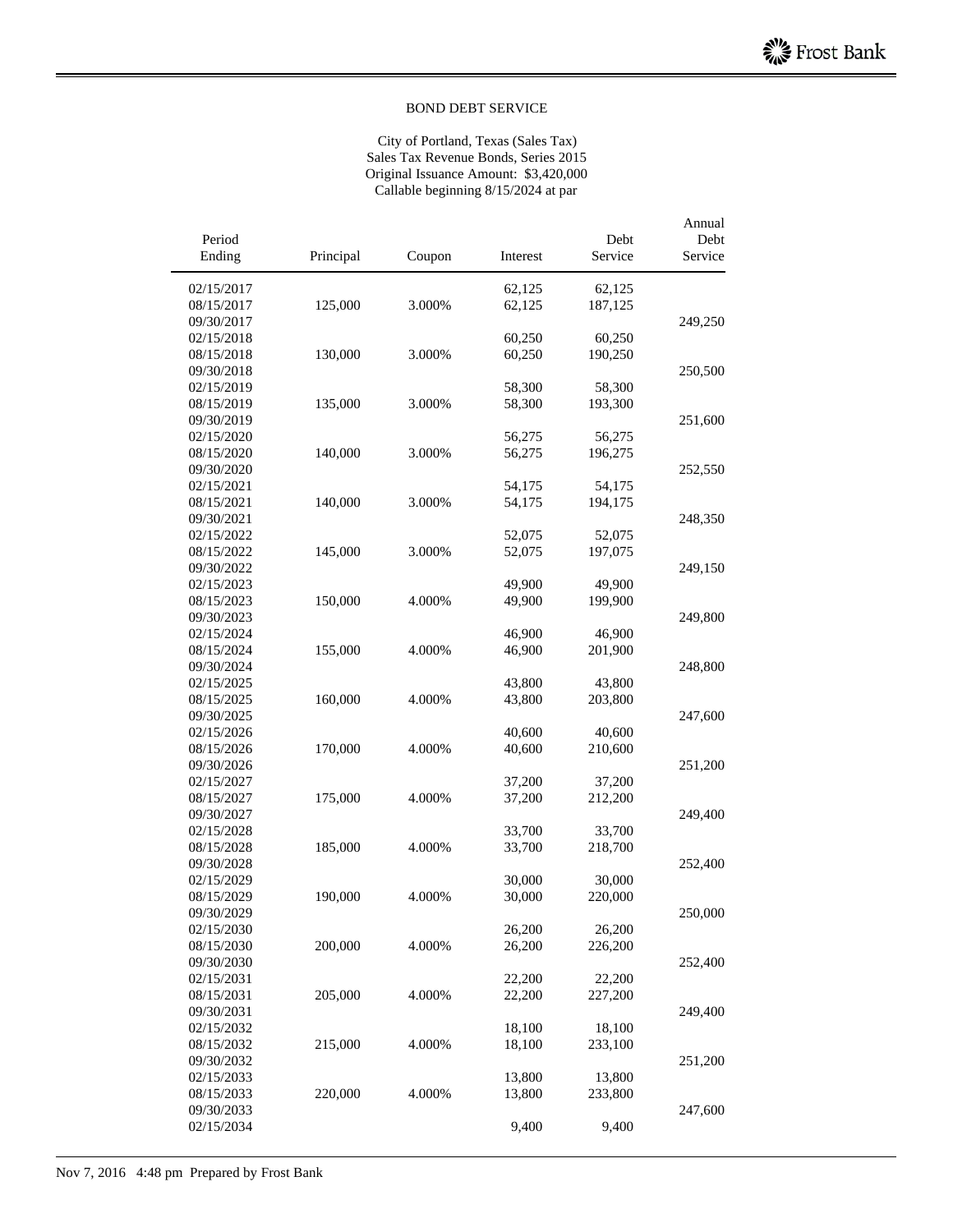City of Portland, Texas (Sales Tax) Sales Tax Revenue Bonds, Series 2015 Original Issuance Amount: \$3,420,000 Callable beginning 8/15/2024 at par

| Annual<br>Debt<br>Service | Debt<br>Service | Interest  | Coupon | Principal | Period<br>Ending |
|---------------------------|-----------------|-----------|--------|-----------|------------------|
|                           | 239,400         | 9,400     | 4.000% | 230,000   | 08/15/2034       |
| 248,800                   |                 |           |        |           | 09/30/2034       |
|                           | 4,800           | 4,800     |        |           | 02/15/2035       |
|                           | 244,800         | 4,800     | 4.000% | 240,000   | 08/15/2035       |
| 249,600                   |                 |           |        |           | 09/30/2035       |
| 4,749,600                 | 4,749,600       | 1,439,600 |        | 3,310,000 |                  |